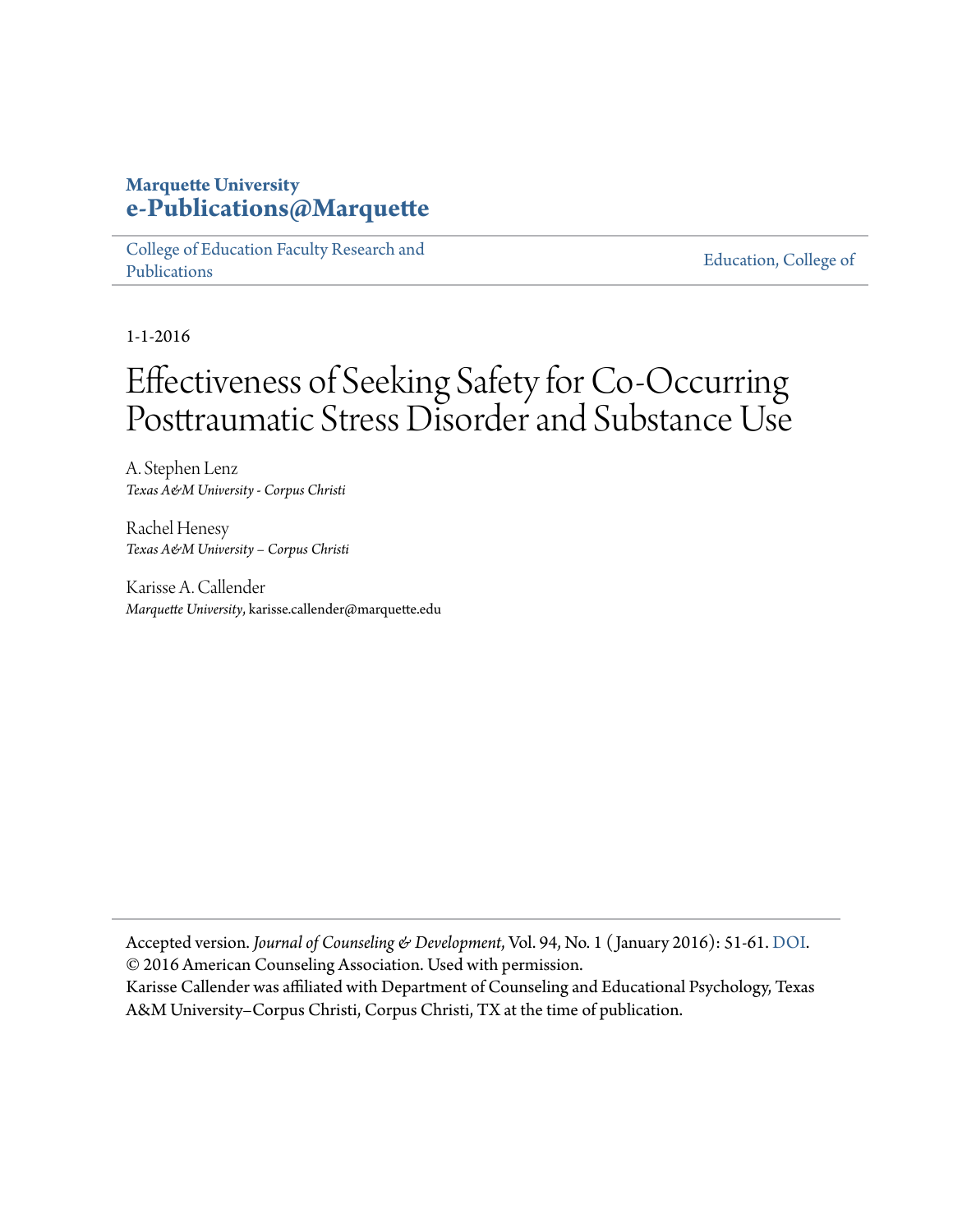**Marquette University**

## **e-Publications@Marquette**

## *Education Faculty Research and Publications/College of Education*

*This paper is NOT THE PUBLISHED VERSION;* **but the author's final, peer-reviewed manuscript.** The published version may be accessed by following the link in th citation below.

*Journal of Counseling & Development*, Vol. 94, No. 1 (January 2016): 51-61. [DOI.](https://doi.org/10.1002/jcad.12061) This article is © American Counseling Association and permission has been granted for this version to appear in [e-](http://epublications.marquette.edu/)[Publications@Marquette.](http://epublications.marquette.edu/) American Counseling Association does not grant permission for this article to be further copied/distributed or hosted elsewhere without the express permission from American Counseling Association.

# Effectiveness of Seeking Safety for Co-Occurring Posttraumatic Stress Disorder and Substance Use

#### A. Stephen Lenz

Department of Counseling and Educational Psychology, Texas A&M University–Corpus Christi, Corpus Christi, TX

#### Rachel Henesy

Department of Counseling and Educational Psychology, Texas A&M University–Corpus Christi, Corpus Christi, TX

#### Karisse Callender

Department of Counseling and Educational Psychology, Texas A&M University–Corpus Christi, Corpus Christi, TX

## Abstract

The authors evaluated the Seeking Safety program's effectiveness for treating posttraumatic stress disorder (PTSD) and substance use symptoms across 12 between‐groups studies (N = 1,997 participants). Separate meta‐ analytic procedures for studies implementing wait list/no treatment (n = 1,042) or alternative treatments (n =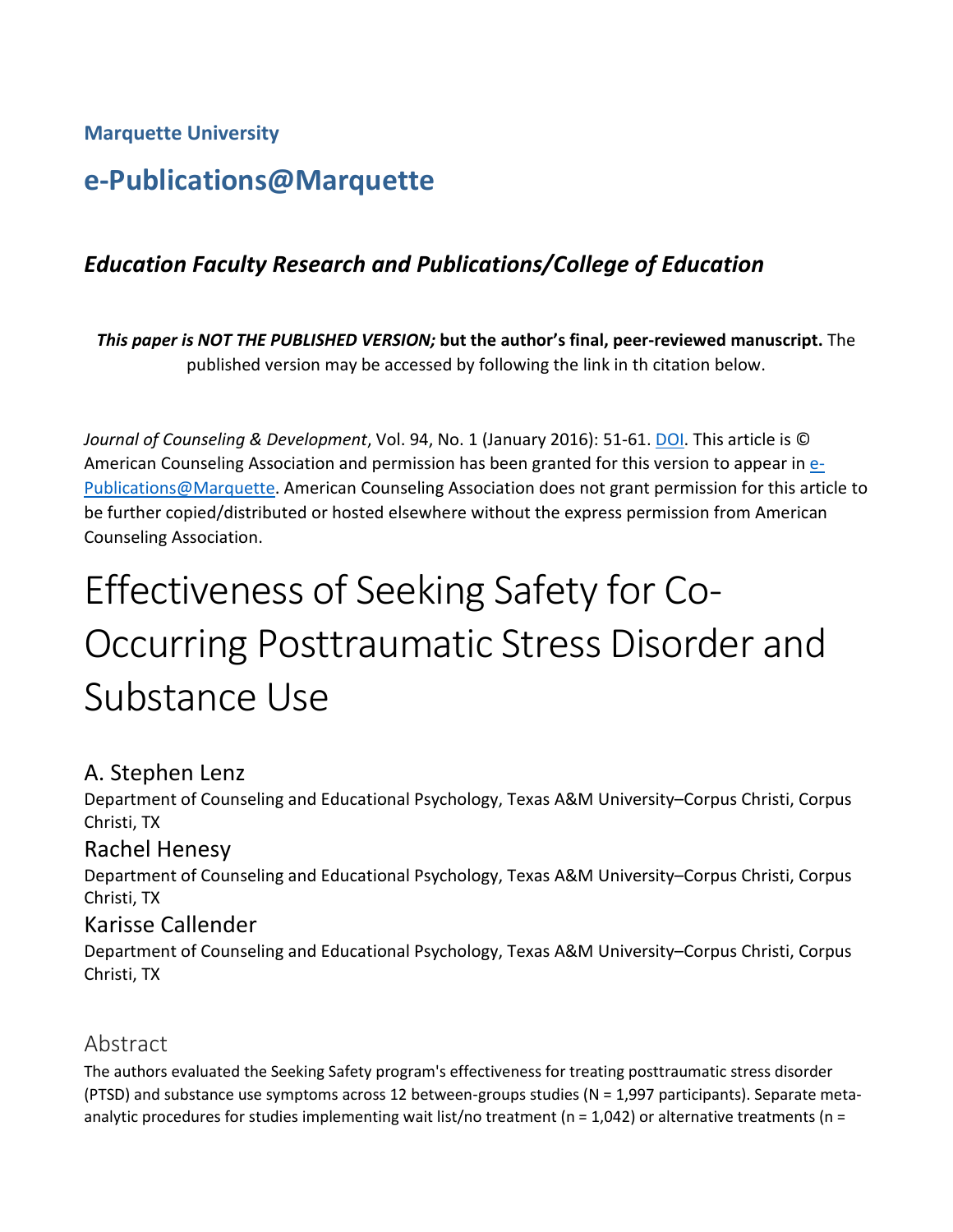1,801) yielded medium effect sizes for Seeking Safety for decreasing symptoms of PTSD and modest effects for decreasing symptoms of substance use. Limitations of the findings and implications for counselors are discussed.

#### Keyword:

Seeking Safety; posttraumatic stress disorder; substance use; research

Posttraumatic stress disorder (PTSD) is a stressor‐ and trauma‐related disorder that can occur at any point within a person's life span (American Psychiatric Association [APA], 2013). Although differential diagnostic criteria are implemented for individuals who are above or below age 6 (APA, 2013), PTSD is generally the result of experiencing, witnessing, or learning about a traumatic event. The resulting symptoms of intrusive thoughts, psychological distress, physiological reactions, dissociation, and negative beliefs about oneself and the world are estimated to affect 7.7 million adults in the United States and are more likely to develop in women than in men (Kessler, Chiu, Demler, & Walters, [ [28](https://0-web-b-ebscohost-com.libus.csd.mu.edu/ehost/detail/detail?vid=2&sid=a0101539-e968-438e-81ee-8cef89e324e5%40pdc-v-sessmgr04&bdata=JnNpdGU9ZWhvc3QtbGl2ZQ%3d%3d#bib28)] ; Kilpatrick et al., [ [29](https://0-web-b-ebscohost-com.libus.csd.mu.edu/ehost/detail/detail?vid=2&sid=a0101539-e968-438e-81ee-8cef89e324e5%40pdc-v-sessmgr04&bdata=JnNpdGU9ZWhvc3QtbGl2ZQ%3d%3d#bib29)] Because of the significant impact that PTSD can have on client functioning and well-being, counselors have a responsibility to select efficacious treatments that are culturally responsive and developmentally appropriate.

Treatment for clients with PTSD can be complicated by the incidence of co‐occurring substance use disorders (Ullman, Relyea, Peter-Hagene, & Vasquez,  $[41]$  $[41]$  $[41]$ ; Walsh et al.,  $[43]$  $[43]$  $[43]$  Boden et al. (2011) detected that as many as 35% to 50% of individuals diagnosed with PTSD also meet the criteria for a substance use disorder. Boden and colleagues also reported that individuals with co‐occurring PTSD and substance use disorders tend to have more severe substance use and poorer treatment outcomes than do individuals with PTSD or substance use disorders alone. Additionally, there are higher dropout rates within substance use treatment programs among individuals with a history of traumatic experiences (Amaro, Chernoff, Brown, Arevalo, & Gatz, [[1](https://0-web-b-ebscohost-com.libus.csd.mu.edu/ehost/detail/detail?vid=2&sid=a0101539-e968-438e-81ee-8cef89e324e5%40pdc-v-sessmgr04&bdata=JnNpdGU9ZWhvc3QtbGl2ZQ%3d%3d#bib1)]). These findings are alarming when considering that, without effective treatment, individuals with co‐occurring PTSD and substance use disorders are at notable risk for academic dropout (Breslau, Miller, Chung, & Schweitzer,  $[9]$  $[9]$  $[9]$ ), unemployment (Henkel, [ [25](https://0-web-b-ebscohost-com.libus.csd.mu.edu/ehost/detail/detail?vid=2&sid=a0101539-e968-438e-81ee-8cef89e324e5%40pdc-v-sessmgr04&bdata=JnNpdGU9ZWhvc3QtbGl2ZQ%3d%3d#bib25)] ), incarceration (Nowotny, Belknap, Lynch, & DeHart, [ [37](https://0-web-b-ebscohost-com.libus.csd.mu.edu/ehost/detail/detail?vid=2&sid=a0101539-e968-438e-81ee-8cef89e324e5%40pdc-v-sessmgr04&bdata=JnNpdGU9ZWhvc3QtbGl2ZQ%3d%3d#bib37)] ), homelessness (Palepu et al., [[38](https://0-web-b-ebscohost-com.libus.csd.mu.edu/ehost/detail/detail?vid=2&sid=a0101539-e968-438e-81ee-8cef89e324e5%40pdc-v-sessmgr04&bdata=JnNpdGU9ZWhvc3QtbGl2ZQ%3d%3d#bib38)] and divorce (Breslau et al., [[10](https://0-web-b-ebscohost-com.libus.csd.mu.edu/ehost/detail/detail?vid=2&sid=a0101539-e968-438e-81ee-8cef89e324e5%40pdc-v-sessmgr04&bdata=JnNpdGU9ZWhvc3QtbGl2ZQ%3d%3d#bib10)]

To mitigate these outcomes, researchers (Cox, Lenz, & James, [ [16](https://0-web-b-ebscohost-com.libus.csd.mu.edu/ehost/detail/detail?vid=2&sid=a0101539-e968-438e-81ee-8cef89e324e5%40pdc-v-sessmgr04&bdata=JnNpdGU9ZWhvc3QtbGl2ZQ%3d%3d#bib16)] ; Donovan, Padin‐Rivera, & Kowaliw, [ [18](https://0-web-b-ebscohost-com.libus.csd.mu.edu/ehost/detail/detail?vid=2&sid=a0101539-e968-438e-81ee-8cef89e324e5%40pdc-v-sessmgr04&bdata=JnNpdGU9ZWhvc3QtbGl2ZQ%3d%3d#bib18)] ; Triffleman, Carroll, & Kellogg, [ [40](https://0-web-b-ebscohost-com.libus.csd.mu.edu/ehost/detail/detail?vid=2&sid=a0101539-e968-438e-81ee-8cef89e324e5%40pdc-v-sessmgr04&bdata=JnNpdGU9ZWhvc3QtbGl2ZQ%3d%3d#bib40)] ) have proposed several counseling approaches based on integrating a variety of interventions within a cognitive behavior therapy (CBT) framework. Across all approaches, there is an emphasis on identifying the triggers of PTSD symptoms, learning adaptive coping skills, and preventing relapse. Although many approaches purport to be effective at remediating PTSD and substance use symptoms, counselors are compelled to use those approaches that are supported by robust empirical findings when compared with wait list/no treatment or alternative treatments (American Counseling Association, 2014; Wampold, Lichentenberg, & Waehler, [[44](https://0-web-b-ebscohost-com.libus.csd.mu.edu/ehost/detail/detail?vid=2&sid=a0101539-e968-438e-81ee-8cef89e324e5%40pdc-v-sessmgr04&bdata=JnNpdGU9ZWhvc3QtbGl2ZQ%3d%3d#bib44)]).

## [Seeking Safety](https://0-web-b-ebscohost-com.libus.csd.mu.edu/ehost/detail/detail?vid=2&sid=a0101539-e968-438e-81ee-8cef89e324e5%40pdc-v-sessmgr04&bdata=JnNpdGU9ZWhvc3QtbGl2ZQ%3d%3d#toc)

Seeking Safety (Najavits, [ [34](https://0-web-b-ebscohost-com.libus.csd.mu.edu/ehost/detail/detail?vid=2&sid=a0101539-e968-438e-81ee-8cef89e324e5%40pdc-v-sessmgr04&bdata=JnNpdGU9ZWhvc3QtbGl2ZQ%3d%3d#bib34)] ) is a manualized therapy program designed for the treatment of individuals with co‐occurring PTSD and substance use symptoms. Seeking Safety has been associated with a substantial empirical base identifying treatment results with multiple populations, including people with disabilities (Anderson & Najavits, [[5](https://0-web-b-ebscohost-com.libus.csd.mu.edu/ehost/detail/detail?vid=2&sid=a0101539-e968-438e-81ee-8cef89e324e5%40pdc-v-sessmgr04&bdata=JnNpdGU9ZWhvc3QtbGl2ZQ%3d%3d#bib5)]), military veterans (Boden et al., 2011; Desai, Harpaz-Rotem, Najavits, & Rosenheck, 2008), adult survivors of childhood sexual abuse (Ghee, Bolling, & Johnson, 2009), incarcerated women (Lynch, Heath, Mathews, & Cepeda, 2012), and adolescent girls (Najavits, Gallop, & Weiss, 2006). Seeking Safety is based on cognitive behavior principles and incorporates psychoeducation modules to educate clients about the link between trauma, substance use, and coping skills (Najavits,  $[34]$  $[34]$  $[34]$ ).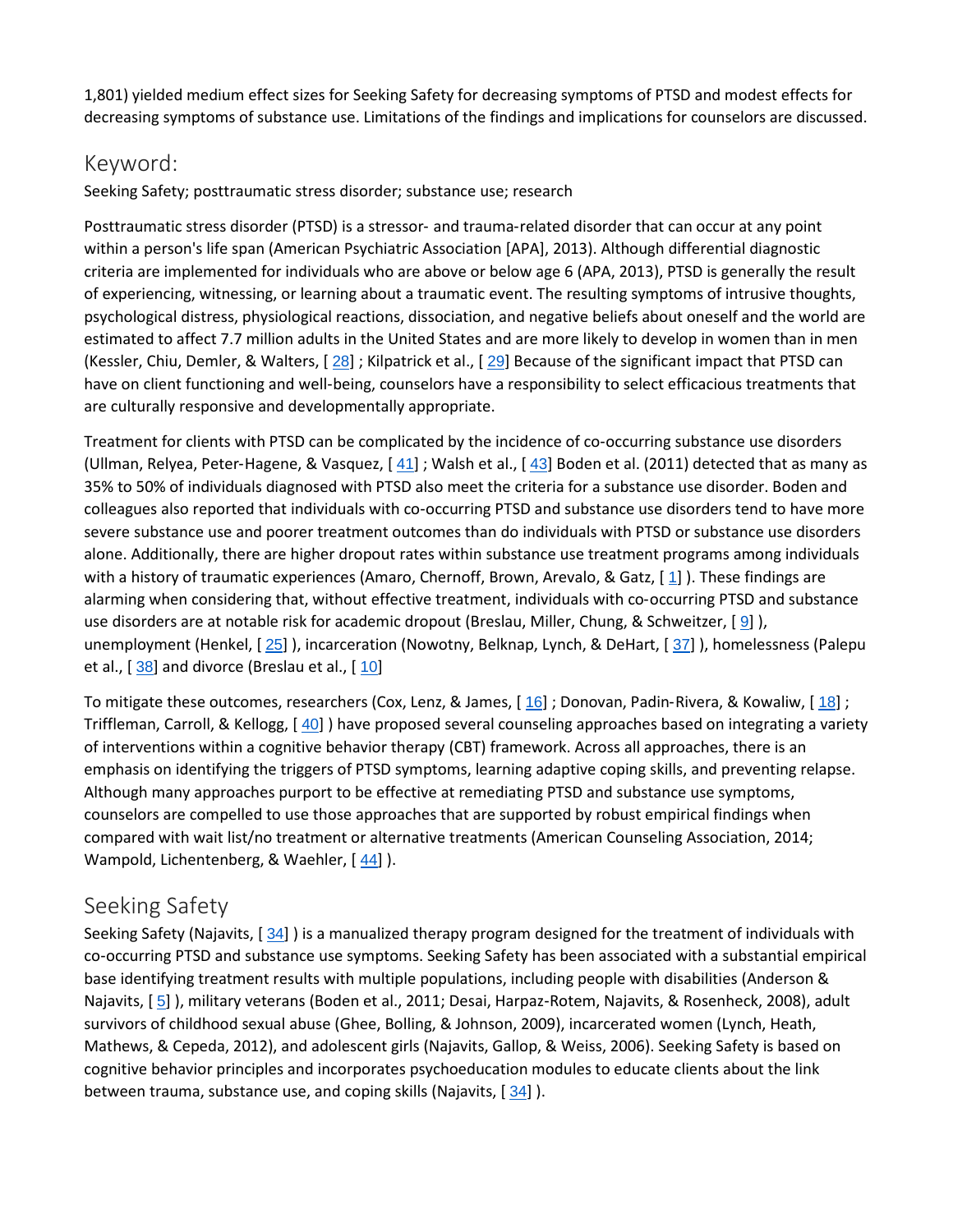The Seeking Safety program is designed to be integrated with other treatments and can be implemented in an individual or a group format across various settings (Najavits,  $[34]$  $[34]$  $[34]$ ). A fundamental tenet of the program is the belief that integrated treatment for co‐occurring PTSD and substance use disorders is more effective and yields better results compared with treating each disorder separately (Najavits et al., 2006). Several studies have supported the increased effectiveness of an integrated approach based on retention and attendance in treatment (Amaro et al., [ [1](https://0-web-b-ebscohost-com.libus.csd.mu.edu/ehost/detail/detail?vid=2&sid=a0101539-e968-438e-81ee-8cef89e324e5%40pdc-v-sessmgr04&bdata=JnNpdGU9ZWhvc3QtbGl2ZQ%3d%3d#bib1)] Boden et al., 2011), reduction of PTSD symptoms (Anderson & Najavits, [ [5](https://0-web-b-ebscohost-com.libus.csd.mu.edu/ehost/detail/detail?vid=2&sid=a0101539-e968-438e-81ee-8cef89e324e5%40pdc-v-sessmgr04&bdata=JnNpdGU9ZWhvc3QtbGl2ZQ%3d%3d#bib5)] ; Boden et al., 2011; Cocozza et al., [[12](https://0-web-b-ebscohost-com.libus.csd.mu.edu/ehost/detail/detail?vid=2&sid=a0101539-e968-438e-81ee-8cef89e324e5%40pdc-v-sessmgr04&bdata=JnNpdGU9ZWhvc3QtbGl2ZQ%3d%3d#bib12)] and reduction in substance use (Cocozza et al., [12] The core concepts of this treatment include (a) staying safe, (b) self-respect, (c) using coping skills to replace substance use, (d) making the future better than the present, (e) trust, (f) active self‐care, (g) identifying safe people who can be helpful, (h) becoming substance free while healing from PTSD, (i) trying something different, and (j) persistence in the face of adversity (Najavits,  $\left[\frac{34}{ } \right]$  $\left[\frac{34}{ } \right]$  $\left[\frac{34}{ } \right]$ ).

The program manual consists of 25 present‐focused sessions that do not need to be followed in a specific order, thereby allowing flexibility for counselors. Although the content of the manual can be adapted based on the context where it is used, there are guidelines outlined for the preparation and process of the sessions. When counselors have less than 25 sessions to provide treatment, Najavits ([ [34](https://0-web-b-ebscohost-com.libus.csd.mu.edu/ehost/detail/detail?vid=2&sid=a0101539-e968-438e-81ee-8cef89e324e5%40pdc-v-sessmgr04&bdata=JnNpdGU9ZWhvc3QtbGl2ZQ%3d%3d#bib34)] ) encouraged including one or more of the following essential topics: (a) safety, (b) PTSD: taking back your power, (c) when substances control you, (d) detaching from emotional pain, and (e) asking for help. It is recommended that counselors attend a 12‐step‐ based program at least once, seek out personal support, and apply the skills to their personal lives as a way to understand the material and become familiar with personal issues.

Clients control the direction that each session takes with guidance and support from the counselor. Sessions begin with a check‐in, when clients identify if they have engaged in any unsafe behavior. During the check‐in, clients also identify a good coping skill they used, describe their present feeling state, and provide an update on progress with past commitments and use of community resources. Clients then read a quote intended as the inspiration for session content and transitional point into the topic. Each client is provided with handouts related to session topics and a safe coping sheet to explore positive coping options. What the client considers most relevant within session topics is identified so that it can be addressed during the session. The content of handouts is processed with the counselor, who draws on his or her clinical expertise and familiarity with the client. At the end of each session, clients are asked to do a checkout, during which they identify one thing that they learned or state any problem with the session. Clients then indicate their new commitment and a community resource to contact.

During treatment, clients are supported in making their personal safety the first priority principle while concurrently addressing PTSD and substance use concerns. This construct of safety can include making life changes such as abstinence from substances, addressing suicidal ideations and self‐harm, lowering the risk of HIV exposure, and leaving dangerous relationships. The second principle emphasizes the importance of integrated treatment for PTSD and substance use in this model. Treatment for both disorders occurs simultaneously, and there is a focus on helping clients understand these disorders, how they interact, and how they are affecting the present experiences. Integrated treatment is psychoeducational, and detailed discussions about past trauma are specifically prohibited in the Seeking Safety program. The third principle, a focus on ideals, is integrated into each session to offer clients hope and motivation by addressing the demoralization and loss of ideals that are often associated with trauma. The fourth principle is addressed through a combination of CBT, interpersonal topics, and ongoing case management that begins from the first day of treatment. The fifth principle of Seeking Safety is the attention placed on the process of the counselor. The counselor's characteristics are a vital component of the treatment process, and features to address this are built into each session.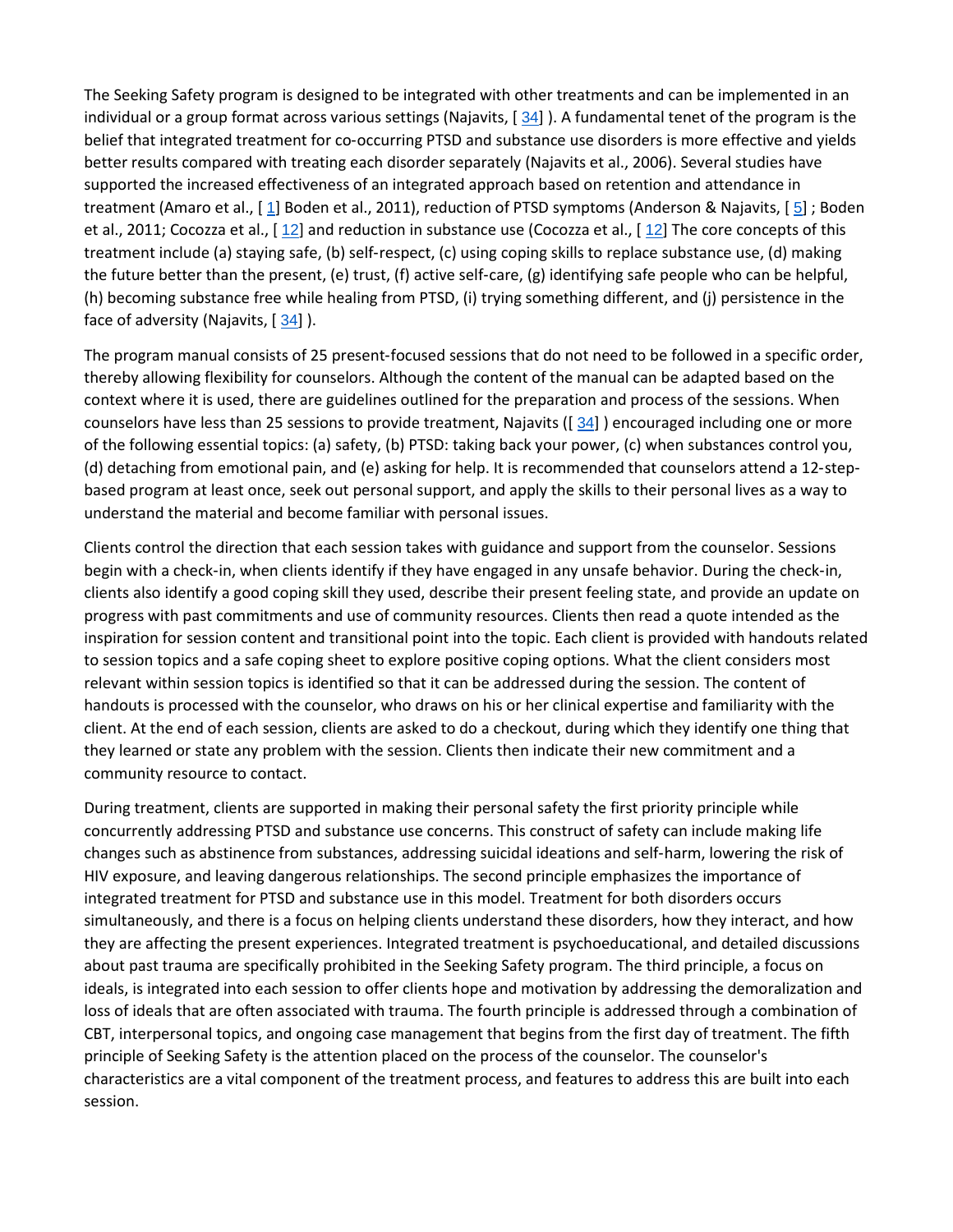When developing the Seeking Safety program, Najavits  $(34)$  $(34)$  $(34)$  ) placed a premium on measurable outcomes and functional recovery for clients who have contributed to a large research base. As a result, a burgeoning body of empirical studies has indicated the promising but differential effects of Seeking Safety for treating PTSD and substance use symptoms compared with wait-list control and alternative treatments (Najavits & Hien, [[36](https://0-web-b-ebscohost-com.libus.csd.mu.edu/ehost/detail/detail?vid=2&sid=a0101539-e968-438e-81ee-8cef89e324e5%40pdc-v-sessmgr04&bdata=JnNpdGU9ZWhvc3QtbGl2ZQ%3d%3d#bib36)]). Wampold et al. [[44](https://0-web-b-ebscohost-com.libus.csd.mu.edu/ehost/detail/detail?vid=2&sid=a0101539-e968-438e-81ee-8cef89e324e5%40pdc-v-sessmgr04&bdata=JnNpdGU9ZWhvc3QtbGl2ZQ%3d%3d#bib44)] suggested that although broad-level knowledge yielded from statistical hypothesis testing provides some important information, researchers have an obligation to examine scientific evidence in its entirety and aggregated appropriately to provide even‐handed estimates of the treatment effect across individual studies. Wampold et al. also indicated that depictions of treatment effect are not complete without evaluation design and sample characteristics that may influence the degree of treatment effect. Given the relatively neophyte nature of Seeking Safety as a treatment modality, aggregated estimates of Seeking Safety treatment effect and information regarding the relationship between study design and sample characteristics are unavailable for counselors to consider. Fortunately, contemporary scholars (Garg, Hackam, & Tonelli, [ [21](https://0-web-b-ebscohost-com.libus.csd.mu.edu/ehost/detail/detail?vid=2&sid=a0101539-e968-438e-81ee-8cef89e324e5%40pdc-v-sessmgr04&bdata=JnNpdGU9ZWhvc3QtbGl2ZQ%3d%3d#bib21)] ; Valentine, Pigott, & Rothstein, [ [42](https://0-web-b-ebscohost-com.libus.csd.mu.edu/ehost/detail/detail?vid=2&sid=a0101539-e968-438e-81ee-8cef89e324e5%40pdc-v-sessmgr04&bdata=JnNpdGU9ZWhvc3QtbGl2ZQ%3d%3d#bib42)] ) have attributed a greater importance to including studies with meritorious internal validity and the use of prudent statistical methods when synthesizing the results of individual studies, instead of adhering to an unwritten tradition emphasizing large amounts of primary studies ( $k > 30$ ).

## [Purpose of the Study and Research Questions](https://0-web-b-ebscohost-com.libus.csd.mu.edu/ehost/detail/detail?vid=2&sid=a0101539-e968-438e-81ee-8cef89e324e5%40pdc-v-sessmgr04&bdata=JnNpdGU9ZWhvc3QtbGl2ZQ%3d%3d#toc)

The purpose of this study was to evaluate the effectiveness of the Seeking Safety program for individuals receiving treatment for co‐occurring PTSD and substance use symptoms. Additionally, we intended to identify visually apparent associations between sample age, ethnic identity, and type of trauma as aggregated effect size. To accomplish this, we completed a meta-analysis of identifiable, between-groups outcome studies published between 2000 and 2014 to answer three research questions: (a) To what degree is Seeking Safety effective for decreasing the primary symptoms of PTSD? (b) To what degree is Seeking Safety effective for treating the symptoms of co‐occurring substance use among individuals with PTSD? and (c) What are the relationships between mean sample age, ethnic identity, and reported trauma‐type moderators and aggregated effect size?

## [Method](https://0-web-b-ebscohost-com.libus.csd.mu.edu/ehost/detail/detail?vid=2&sid=a0101539-e968-438e-81ee-8cef89e324e5%40pdc-v-sessmgr04&bdata=JnNpdGU9ZWhvc3QtbGl2ZQ%3d%3d#toc)

We identified published and unpublished quantitative studies that evaluated the effectiveness of Seeking Safety for treating the symptoms of PTSD and co-occurring substance use among individuals diagnosed with PTSD. We coded, combined, and aggregated data from studies that met our criteria for inclusion while controlling for the influence of sample size and study quality, which resulted in an overall estimate of treatment effect for target symptoms.

#### [Inclusion and Exclusion Criteria](https://0-web-b-ebscohost-com.libus.csd.mu.edu/ehost/detail/detail?vid=2&sid=a0101539-e968-438e-81ee-8cef89e324e5%40pdc-v-sessmgr04&bdata=JnNpdGU9ZWhvc3QtbGl2ZQ%3d%3d#toc)

Inclusion of studies within this meta‐analysis was contingent on the following criteria:

- Studies reported results of a between‐groups quantitative research design
- Studies were published in peer-reviewed journals, dissertations, theses, or book chapters
- Participants received treatment for PTSD symptoms consistent with the Diagnostic and Statistical Manual of Mental Disorders (4th ed., Text Revision; APA, 2000)
- Eligibility for study participation was completed by a trained mental health practitioner
- Seeking Safety was the primary therapeutic strategy reported in the study
- Participants completed standardized assessments prior to treatment (pretest) and termination (posttest)
- Mean and standard deviation data for pretest and posttest measures allowed calculation of standardized mean difference effect sizes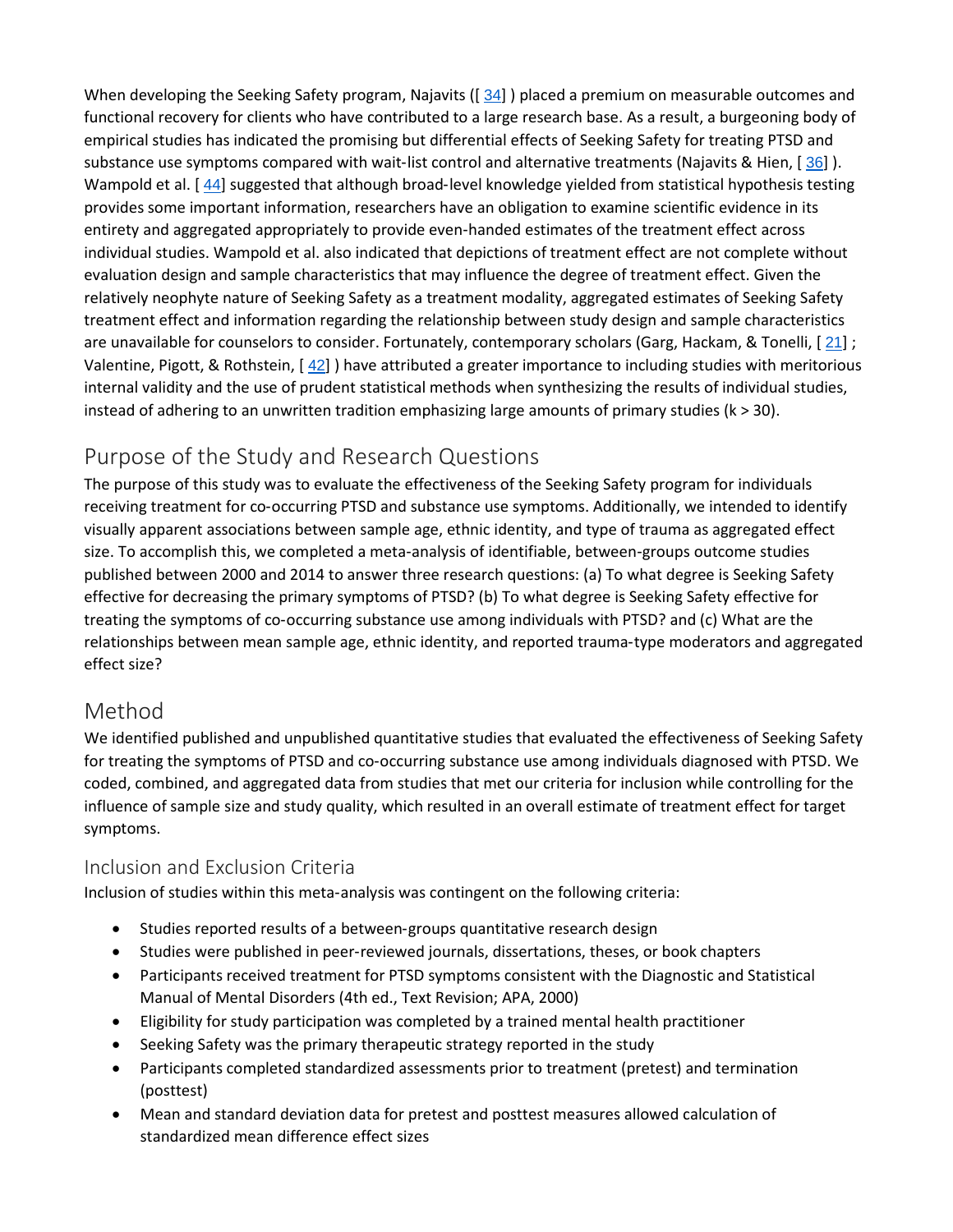Studies were published in English

Studies were excluded from our analysis if they reported single‐group, single‐case, intent‐to‐treat analyses, or correlational research design data; excluded pretest data; and did not report participant demographic information. Data reported across multiple publications were not included. We established these standards a priori to promote the inclusion of quality studies and reduce vulnerability to publication bias within our findings when estimating treatment effect. We recognize that implementing these standards likely reduced the number of studies included in our analyses; however, we regard this as a prudent strategy for reducing the "garbage in, garbage out" effect that inclusion of studies with lesser rigor may have on our findings.

#### [Search Strategies](https://0-web-b-ebscohost-com.libus.csd.mu.edu/ehost/detail/detail?vid=2&sid=a0101539-e968-438e-81ee-8cef89e324e5%40pdc-v-sessmgr04&bdata=JnNpdGU9ZWhvc3QtbGl2ZQ%3d%3d#toc)

We implemented five search strategies to detect and include all appropriate empirical studies that reported PTSD symptom and substance use outcomes following participation in the Seeking Safety program: (a) searching electronic database, (b) conducting journal‐specific searches, (c) identifying studies through seekingsafety.org, (d) reviewing reference lists, and (e) contacting primary authors to identify additional studies. The first author and a university-based library scientist independently searched PsycINFO, PubMed, Academic OneFile, Web of Science, PsycARTICLES, Google Scholar, and ProQuest Dissertations and Theses databases from 2000 to 2014. The keywords Seeking Safety were used to identify the intervention, and trauma, posttraumatic, PTSD, substance use, alcohol use, and drug use were used to identify the target population. All database searches except Google Scholar and ProQuest Dissertations and Theses were screened through the databases' peer‐ reviewed function to yield relevant document abstracts.

We completed journal-specific searches to identify eligible studies included within relevant publication sources, including *Behavior Therapy; Counseling Outcome Research and Evaluation; Journal of Addictions & Offender Counseling; Journal of Aggression, Maltreatment, and Trauma; Journal of Consulting and Clinical Psychology; Journal of Counseling & Development; Journal of Mental Health Counseling; Journal of Trauma Practice; Journal of Traumatic Stress; Psychological Trauma: Theory, Research, Practice, and Policy; and The Counseling Psychologist.* Once eligible articles were identified, reference lists were reviewed to identify additional studies with potential for inclusion. Finally, primary authors of peer-reviewed articles were contacted via e‐mail and solicited for any unpublished studies or other authored studies that may not have been identified during the search. All relevant articles, dissertations, theses, and abstracts that met inclusion criteria were combined using the RefWorks database software program ([www.refworks.com](http://0-www.refworks.com.libus.csd.mu.edu/)), and redundancies among references were removed using the check duplicates function.

#### Coding [Procedure](https://0-web-b-ebscohost-com.libus.csd.mu.edu/ehost/detail/detail?vid=2&sid=a0101539-e968-438e-81ee-8cef89e324e5%40pdc-v-sessmgr04&bdata=JnNpdGU9ZWhvc3QtbGl2ZQ%3d%3d#toc)

The first author coded article information related to study features, examined sample characteristics, and contrasted between‐groups gain scores according to Cooper, Hedges, and Valentine's ([ [15](https://0-web-b-ebscohost-com.libus.csd.mu.edu/ehost/detail/detail?vid=2&sid=a0101539-e968-438e-81ee-8cef89e324e5%40pdc-v-sessmgr04&bdata=JnNpdGU9ZWhvc3QtbGl2ZQ%3d%3d#bib15)] ) guidelines. To promote accuracy, the first author developed a coding guide a priori, subjected to peer review, to verify that target variables would be included within the resulting database and implemented throughout recording data.

#### [Outcome Measures](https://0-web-b-ebscohost-com.libus.csd.mu.edu/ehost/detail/detail?vid=2&sid=a0101539-e968-438e-81ee-8cef89e324e5%40pdc-v-sessmgr04&bdata=JnNpdGU9ZWhvc3QtbGl2ZQ%3d%3d#toc)

The dependent variables were severity of PTSD and amount of alcohol and other substance use. Effects sizes estimating magnitude of therapeutic change among PTSD symptoms were based on scores yielded from the Clinician‐Administered PTSD Scale (Blake et al., [ [6](https://0-web-b-ebscohost-com.libus.csd.mu.edu/ehost/detail/detail?vid=2&sid=a0101539-e968-438e-81ee-8cef89e324e5%40pdc-v-sessmgr04&bdata=JnNpdGU9ZWhvc3QtbGl2ZQ%3d%3d#bib6)] n = 5), PTSD Checklist (Weathers, Litz, Herman, Huska, & Keane,  $[45]$  $[45]$  $[45]$ ; n = 4), PTSD Symptoms Scale (Foa, Riggs, Dancu, & Rothbaum,  $[20]$  $[20]$  $[20]$ ; n = 1), Trauma Symptom Checklist for Children (Briere,  $[11]$  $[11]$  $[11]$ ; n = 1), and Coping Responses Inventory (Moos,  $[33]$  $[33]$  $[33]$ ; n = 1). Among studies reporting substance use findings (n = 8 of 12), effect sizes estimating the degree of therapeutic change for alcohol and drug use were based mostly on scores from the Addiction Severity Index (McLellan, Luborsky, &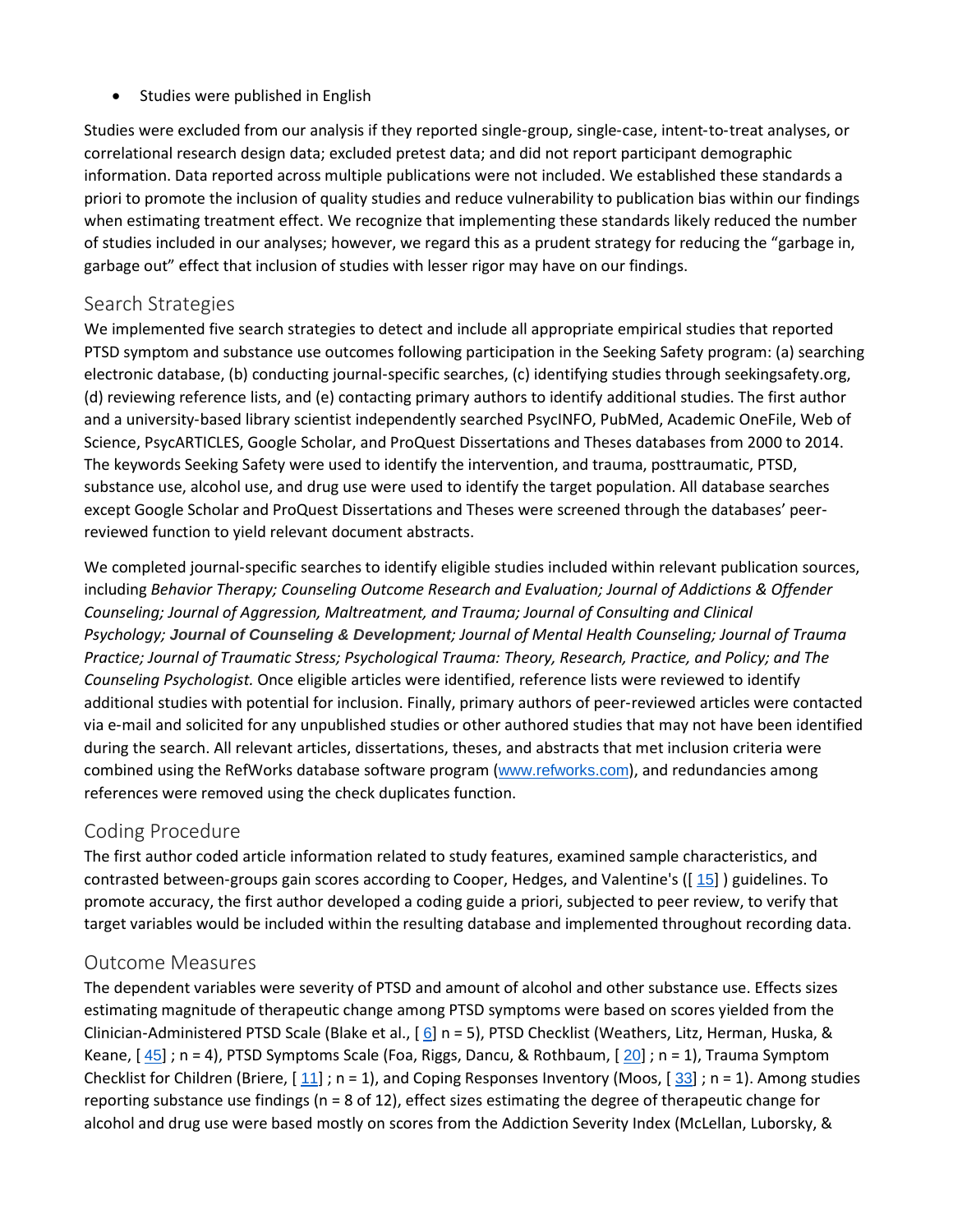Woody,  $[32]$  $[32]$  $[32]$ ; n = 5), whereas others were associated with self-reported use (n = 2) or a composite score from multiple inventories ( $n = 1$ ). For studies reporting separate metrics for alcohol use and drug use, these values were aggregated to represent a combined effect size.

#### [Statistical Methods](https://0-web-b-ebscohost-com.libus.csd.mu.edu/ehost/detail/detail?vid=2&sid=a0101539-e968-438e-81ee-8cef89e324e5%40pdc-v-sessmgr04&bdata=JnNpdGU9ZWhvc3QtbGl2ZQ%3d%3d#toc)

We completed the statistical analyses using the Comprehensive Meta-Analysis Version 2.0 software program. Specifically, standardized mean difference was computed using the unbiased effect‐size metric Hedge's g to account for the influence of sample and sampling error within studies (Erford, Savin-Murphy, & Butler, [[19](https://0-web-b-ebscohost-com.libus.csd.mu.edu/ehost/detail/detail?vid=2&sid=a0101539-e968-438e-81ee-8cef89e324e5%40pdc-v-sessmgr04&bdata=JnNpdGU9ZWhvc3QtbGl2ZQ%3d%3d#bib19)]). Additionally, we controlled for differences in sample size across studies and the degree to which larger studies influence mean effect size by using the weighted invariance effect-size procedure (Lipsey & Wilson, [[30](https://0-web-b-ebscohost-com.libus.csd.mu.edu/ehost/detail/detail?vid=2&sid=a0101539-e968-438e-81ee-8cef89e324e5%40pdc-v-sessmgr04&bdata=JnNpdGU9ZWhvc3QtbGl2ZQ%3d%3d#bib30)]). Null hypotheses were evaluated across all effect sizes by computing confidence intervals (CIs) at the 95% level. Larger effect sizes indicated greater effectiveness of Seeking Safety in favor of alternative treatment or control group comparisons and were evaluated using the suggestions submitted by Cohen ([ [13](https://0-web-b-ebscohost-com.libus.csd.mu.edu/ehost/detail/detail?vid=2&sid=a0101539-e968-438e-81ee-8cef89e324e5%40pdc-v-sessmgr04&bdata=JnNpdGU9ZWhvc3QtbGl2ZQ%3d%3d#bib13)] ) for describing magnitudes of effect sizes as small (≥.20), medium (≥.50), and large (≥.80).

To assess publication bias, we evaluated funnel plots and computed fail‐safe N. Funnel plots with symmetrical distributions of effect sizes across study sample sizes indicate judicious reporting, and those that are skewed indicate reporting bias. The fail‐safe N metric reflects the number of unpublished studies reporting no treatment effect needed to negate findings and has been regarded as a routine metric of publication bias (Erford et al., [[19](https://0-web-b-ebscohost-com.libus.csd.mu.edu/ehost/detail/detail?vid=2&sid=a0101539-e968-438e-81ee-8cef89e324e5%40pdc-v-sessmgr04&bdata=JnNpdGU9ZWhvc3QtbGl2ZQ%3d%3d#bib19)] Lipsey & Wilson, [[30](https://0-web-b-ebscohost-com.libus.csd.mu.edu/ehost/detail/detail?vid=2&sid=a0101539-e968-438e-81ee-8cef89e324e5%40pdc-v-sessmgr04&bdata=JnNpdGU9ZWhvc3QtbGl2ZQ%3d%3d#bib30)] ). When the fail-safe N is strikingly low, it is plausible that reported mean effect sizes are biased and not characteristic of actual treatment effectiveness. Although Valentine et al. [[42](https://0-web-b-ebscohost-com.libus.csd.mu.edu/ehost/detail/detail?vid=2&sid=a0101539-e968-438e-81ee-8cef89e324e5%40pdc-v-sessmgr04&bdata=JnNpdGU9ZWhvc3QtbGl2ZQ%3d%3d#bib42)] suggested a required minimum of two studies to aggregate treatment effects, publication bias estimations (i.e., funnel plots and fail-safe N) require a minimum of three studies; therefore, in the absence of at least three studies, subgroup analysis were not computed.

Analysis of homogeneity. The homogeneity of effect‐size distributions was analyzed by evaluating the Cochran's Q and inconsistency index (I<sup>2</sup>). When the Q values are significant (i.e.,  $p < 05$ ) and I<sup>2</sup> is greater than 0.50, heterogeneity is assumed and moderator variables should be evaluated (Erford et al., [[19](https://0-web-b-ebscohost-com.libus.csd.mu.edu/ehost/detail/detail?vid=2&sid=a0101539-e968-438e-81ee-8cef89e324e5%40pdc-v-sessmgr04&bdata=JnNpdGU9ZWhvc3QtbGl2ZQ%3d%3d#bib19)] Lipsey & Wilson, [[30](https://0-web-b-ebscohost-com.libus.csd.mu.edu/ehost/detail/detail?vid=2&sid=a0101539-e968-438e-81ee-8cef89e324e5%40pdc-v-sessmgr04&bdata=JnNpdGU9ZWhvc3QtbGl2ZQ%3d%3d#bib30)] ).

Moderator analysis. Evaluation of moderator variables in large‐sample meta‐analyses generally relies on meta‐ regression (Borenstein, Hedges, Higgins, & Rothstein, [ [8](https://0-web-b-ebscohost-com.libus.csd.mu.edu/ehost/detail/detail?vid=2&sid=a0101539-e968-438e-81ee-8cef89e324e5%40pdc-v-sessmgr04&bdata=JnNpdGU9ZWhvc3QtbGl2ZQ%3d%3d#bib8)] ), but within smaller subsamples of studies, visual scrutiny of differences between study attributes that may contribute to differences between individual effect sizes may be warranted. When a small sample of studies is available for inspection, we submit that the intent of moderator analyses is descriptive rather than based on statistically based predictive inferences. Of interest within this study were the apparent associations between participants' age, ethnic composition, and reported type of trauma within heterogeneous samples of effect sizes. To complete these analyses, we plotted effect sizes on graphs with the magnitude represented on the y-axis and categorical values of moderating variables (age, ethnic identity, and type of trauma) represented on the x‐axis. Additionally, subgroup means were computed for each outcome variable.

## [Results](https://0-web-b-ebscohost-com.libus.csd.mu.edu/ehost/detail/detail?vid=2&sid=a0101539-e968-438e-81ee-8cef89e324e5%40pdc-v-sessmgr04&bdata=JnNpdGU9ZWhvc3QtbGl2ZQ%3d%3d#toc)

Our search strategy yielded 47 candidate articles, dissertations, and theses that warranted further inspection. After scrutinizing each of these using inclusion and exclusion criteria, we selected 12 (10 peer‐reviewed publications, two doctoral dissertations) for inclusion in our analysis (see Table [NaN] ). The total number of participants across studies was 1,997; of this total, 846 participants received Seeking Safety as a primary treatment, 955 received an alternative treatment modality, and 196 received no treatment or were assigned to a wait‐list condition. Participants were predominantly adults (n = 1,965, 98%) who were ethnic minorities (n =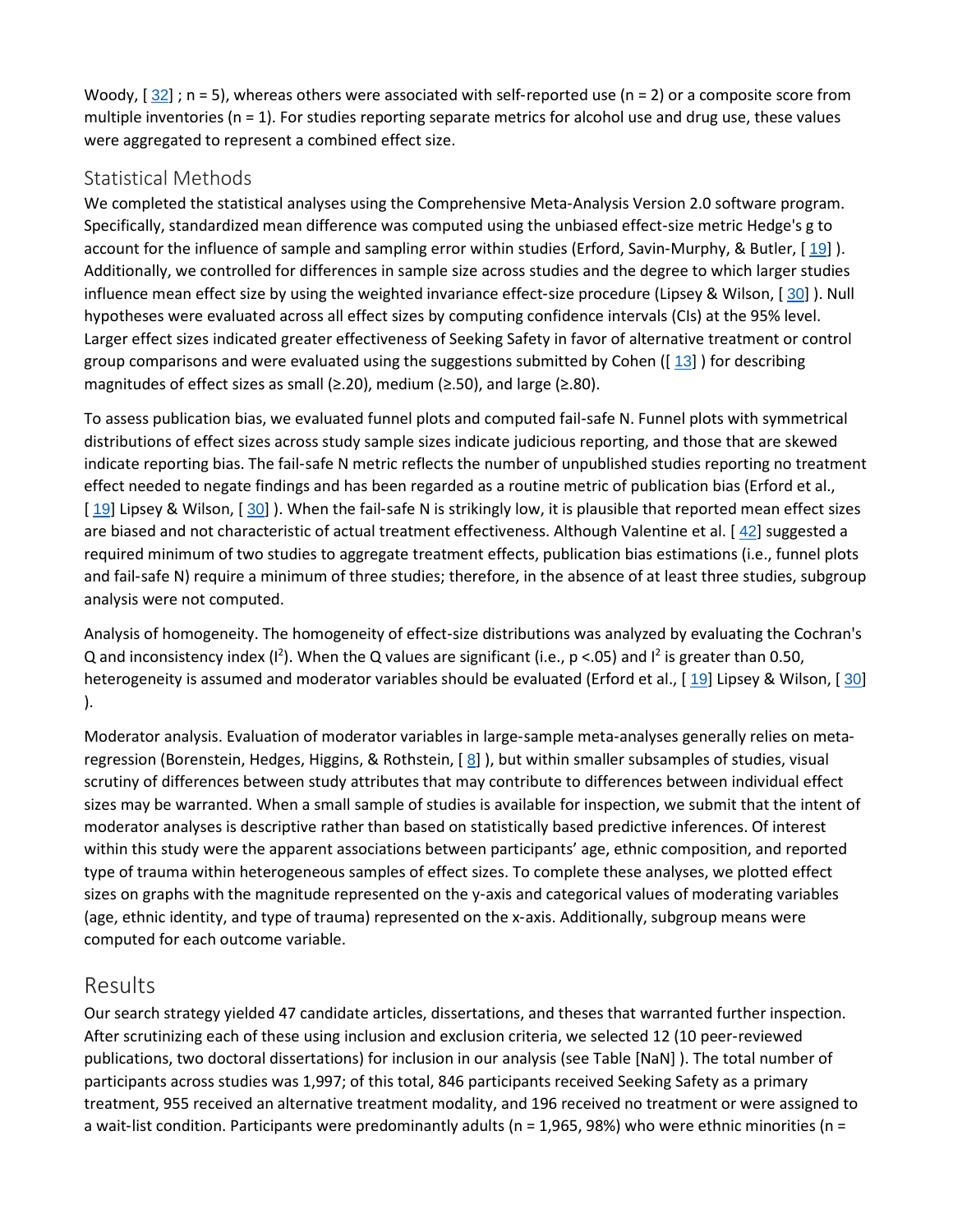1,174, 59%) and were receiving treatment for symptoms related to multiple types of traumatic experiences (n = 1,763, 88%). All studies implemented a manualized Seeking Safety approach within the treatment condition, and seven of the 12 studies (58%) reflected data collected from studies conducted in community-based settings. Of the 12 studies included within our analyses, seven implemented alternative treatment comparisons, three used a wait‐list/no‐treatment condition, and two implemented an alternative treatment and wait‐list/no‐treatment condition. Between treatment comparison types, analyses that compared Seeking Safety with a wait‐list group were based on five studies reflecting the data of 1,042 participants; analyses that compared Seeking Safety with alternative treatments were based on nine studies and reflected the data of 1,801 participants.

| Study and Summary                                                                                  | M Age<br>(in<br>Years) | Sample                                                                                              | Ethnicity                                                                                                              | Type of<br>Trauma   | Type of<br>Comparison |
|----------------------------------------------------------------------------------------------------|------------------------|-----------------------------------------------------------------------------------------------------|------------------------------------------------------------------------------------------------------------------------|---------------------|-----------------------|
| Boden et al. (2011, N =<br>98)                                                                     | 53.00                  | Men who were<br>veterans                                                                            | Black ( $n = 59$ ), White<br>$(n = 19)$ , Hispanic (n<br>$= 7$ ), and other (n =<br>7)                                 | Abuse/neglect       | <b>TAU</b>            |
| Compared a 24-session<br>SS group treatment to<br>TAU in a community<br>setting                    |                        |                                                                                                     |                                                                                                                        |                     |                       |
| Cohen & Hien (2006, N =<br>107)                                                                    | 36.17                  | Women with PTSD<br>and substance abuse                                                              | Black ( $n = 45$ ), White<br>$(n = 34)$ , Latina $(n =$<br>21), and other $(n = 7)$                                    | Multiple<br>traumas | No treatment          |
| Compared a 12-session<br>SS and a control group<br>over a 12-week course in<br>a community setting |                        |                                                                                                     |                                                                                                                        |                     |                       |
| Desai et al. (2008, N =<br>450)                                                                    | 43.30                  | Homeless women<br>who were veterans                                                                 | Black (n = 233),<br>White (n = 158),<br>Hispanic ( $n = 31$ ),<br>and other ( $n = 28$ )                               | Multiple<br>traumas | <b>TAU</b>            |
| Examined the<br>effectiveness of 25<br>sessions of SS in a<br>community setting                    |                        |                                                                                                     |                                                                                                                        |                     |                       |
| Gatz et al. (2007, N = 402)                                                                        | 33.21                  | Women with history<br>of trauma and co-<br>occurring disorder<br>diagnoses                          | Black ( $n = 91$ ), White<br>(n = 149), Latina (n =<br>106), American<br>Indian ( $n = 47$ ), and<br>other ( $n = 9$ ) | Multiple<br>traumas | <b>TAU</b>            |
| <b>Evaluated effectiveness</b><br>of 31 group SS sessions in<br>a residential treatment<br>center  |                        |                                                                                                     |                                                                                                                        |                     |                       |
| Ghee et al. (2009, N = 86)                                                                         | 34.70                  | Women in residential<br>substance abuse<br>treatment with<br>histories of childhood<br>sexual abuse | Black ( $n = 40$ ), White<br>$(n = 44)$ , and other (n<br>$= 2$                                                        | Sexual assault      | <b>TAU</b>            |
| Evaluated a<br>condensed, 6- session<br>version of SS compared                                     |                        |                                                                                                     |                                                                                                                        |                     |                       |

| Table 1. Characteristics of Individual Studies Used in Meta-Analysis |
|----------------------------------------------------------------------|
|----------------------------------------------------------------------|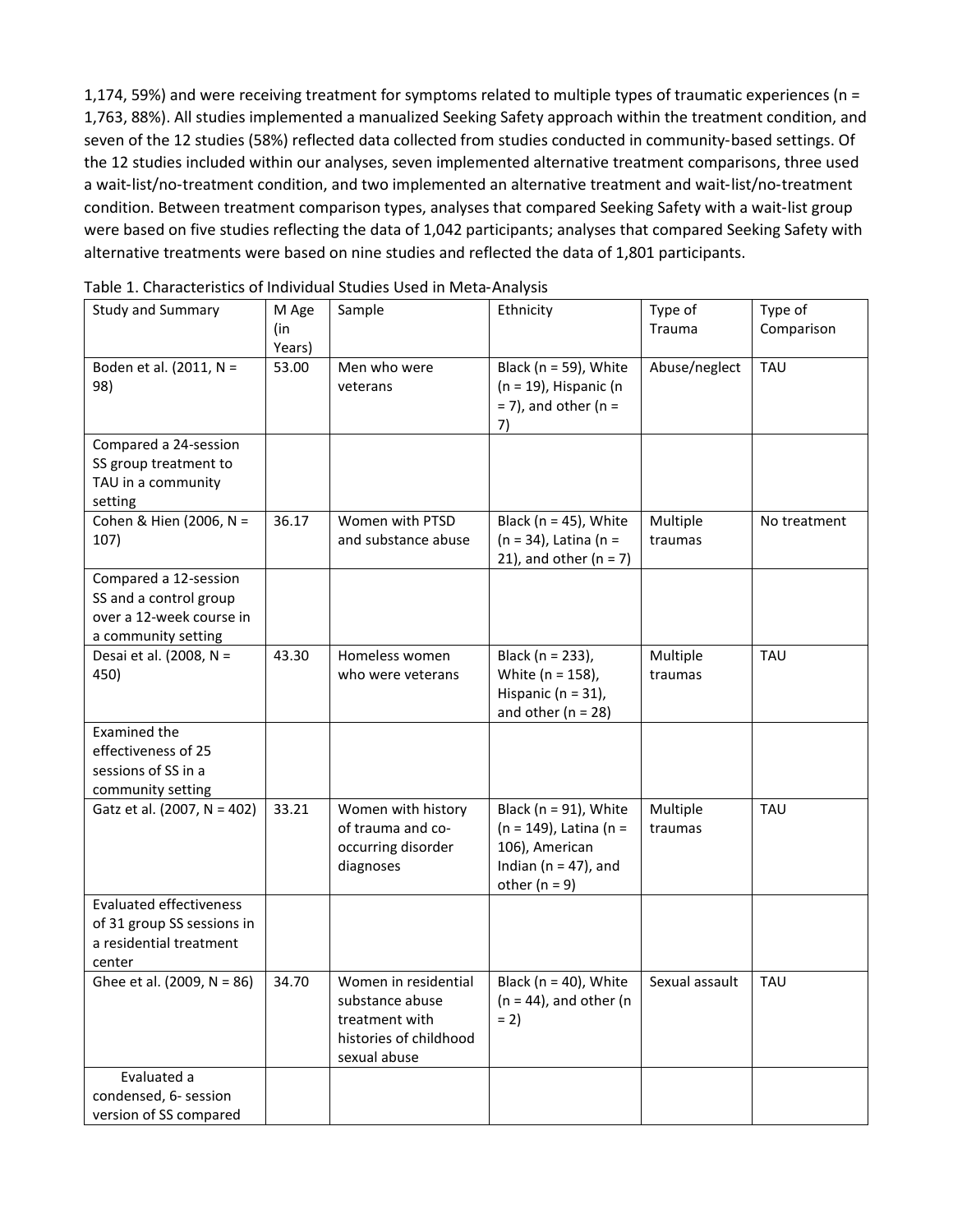| a residential setting<br>Heath (2009, N = 90)<br>34.96<br>White ( $n = 60$ ),<br>Wait list<br>Women who were<br>Multiple<br>Hispanic ( $n = 11$ ),<br>incarcerated<br>traumas<br>Native American (n =<br>11), African<br>American ( $n = 2$ ),<br>and other $(n = 6)$<br>Examined a 22-week<br>SS treatment compared<br>to wait list within a<br>correctional facility<br>Hien et al. (2004, N =<br>37.23<br>Women with co-<br>Alternative<br>Black ( $n = 45$ ), White<br>Multiple<br>$(n = 40)$ , Latina $(n =$<br>107)<br>occurring substance<br>traumas<br>treatment and<br>abuse and PTSD<br>21), and other $(n = 1)$<br>no treatment<br>Compared 12<br>sessions of SS to relapse<br>prevention and<br>community care<br>Women with<br>Alternative<br>Hien et al. (2009, N =<br>Black (n = 120),<br>39.20<br>Multiple<br>353)<br>comorbid PTSD and<br>White (n = 161),<br>traumas<br>treatment<br>substance abuse<br>Latina ( $n = 25$ ), and<br>other ( $n = 47$ )<br>Compared the<br>effectiveness of 12<br>sessions of SS to<br>Women's Health<br>Education<br>Lynch et al. (2012, N =<br>34.17<br>Incarcerated women<br>Black ( $n = 14$ ), White<br>Multiple<br>Wait list<br>114)<br>with histories of<br>$(n = 96)$ , and other (n<br>traumas<br>trauma and substance<br>$= 4)$<br>abuse<br>Evaluated the<br>effectiveness of biweekly<br>SS groups with<br>incarcerated women over<br>12 weeks<br>Adolescent females<br>Black ( $n = 1$ ), White<br>Sexual assault<br>Najavits et al. (2006, N =<br>16.06<br><b>TAU</b><br>with comorbid PTSD<br>$(n = 26)$ , Asian $(n =$<br>33)<br>and substance abuse<br>4), Hispanic ( $n = 1$ ),<br>and other $(n = 1)$<br>Compared 25<br>sessions of SS to TAU in<br>an outpatient setting<br>Stiffler (2005, N = 108)<br>37.27<br>Women with<br>Black ( $n = 45$ ), White<br>Multiple<br>Alternative<br>comorbid PTSD and<br>$(n = 34)$ , Hispanic (n<br>traumas<br>treatment and<br>substance abuse<br>$= 21$ ), and other (n =<br>no treatment<br>8)<br>Compared biweekly<br>individual sessions of SS<br>to relapse prevention and<br>no treatment over 12 | to standard treatment in |  |  |  |
|------------------------------------------------------------------------------------------------------------------------------------------------------------------------------------------------------------------------------------------------------------------------------------------------------------------------------------------------------------------------------------------------------------------------------------------------------------------------------------------------------------------------------------------------------------------------------------------------------------------------------------------------------------------------------------------------------------------------------------------------------------------------------------------------------------------------------------------------------------------------------------------------------------------------------------------------------------------------------------------------------------------------------------------------------------------------------------------------------------------------------------------------------------------------------------------------------------------------------------------------------------------------------------------------------------------------------------------------------------------------------------------------------------------------------------------------------------------------------------------------------------------------------------------------------------------------------------------------------------------------------------------------------------------------------------------------------------------------------------------------------------------------------------------------------------------------------------------------------------------------------------------------------------------------------------------------------------------------------------------------------------------------------------------------------------------------------------------------------------------|--------------------------|--|--|--|
|                                                                                                                                                                                                                                                                                                                                                                                                                                                                                                                                                                                                                                                                                                                                                                                                                                                                                                                                                                                                                                                                                                                                                                                                                                                                                                                                                                                                                                                                                                                                                                                                                                                                                                                                                                                                                                                                                                                                                                                                                                                                                                                  |                          |  |  |  |
|                                                                                                                                                                                                                                                                                                                                                                                                                                                                                                                                                                                                                                                                                                                                                                                                                                                                                                                                                                                                                                                                                                                                                                                                                                                                                                                                                                                                                                                                                                                                                                                                                                                                                                                                                                                                                                                                                                                                                                                                                                                                                                                  |                          |  |  |  |
|                                                                                                                                                                                                                                                                                                                                                                                                                                                                                                                                                                                                                                                                                                                                                                                                                                                                                                                                                                                                                                                                                                                                                                                                                                                                                                                                                                                                                                                                                                                                                                                                                                                                                                                                                                                                                                                                                                                                                                                                                                                                                                                  |                          |  |  |  |
|                                                                                                                                                                                                                                                                                                                                                                                                                                                                                                                                                                                                                                                                                                                                                                                                                                                                                                                                                                                                                                                                                                                                                                                                                                                                                                                                                                                                                                                                                                                                                                                                                                                                                                                                                                                                                                                                                                                                                                                                                                                                                                                  |                          |  |  |  |
|                                                                                                                                                                                                                                                                                                                                                                                                                                                                                                                                                                                                                                                                                                                                                                                                                                                                                                                                                                                                                                                                                                                                                                                                                                                                                                                                                                                                                                                                                                                                                                                                                                                                                                                                                                                                                                                                                                                                                                                                                                                                                                                  |                          |  |  |  |
|                                                                                                                                                                                                                                                                                                                                                                                                                                                                                                                                                                                                                                                                                                                                                                                                                                                                                                                                                                                                                                                                                                                                                                                                                                                                                                                                                                                                                                                                                                                                                                                                                                                                                                                                                                                                                                                                                                                                                                                                                                                                                                                  |                          |  |  |  |
|                                                                                                                                                                                                                                                                                                                                                                                                                                                                                                                                                                                                                                                                                                                                                                                                                                                                                                                                                                                                                                                                                                                                                                                                                                                                                                                                                                                                                                                                                                                                                                                                                                                                                                                                                                                                                                                                                                                                                                                                                                                                                                                  |                          |  |  |  |
|                                                                                                                                                                                                                                                                                                                                                                                                                                                                                                                                                                                                                                                                                                                                                                                                                                                                                                                                                                                                                                                                                                                                                                                                                                                                                                                                                                                                                                                                                                                                                                                                                                                                                                                                                                                                                                                                                                                                                                                                                                                                                                                  |                          |  |  |  |
|                                                                                                                                                                                                                                                                                                                                                                                                                                                                                                                                                                                                                                                                                                                                                                                                                                                                                                                                                                                                                                                                                                                                                                                                                                                                                                                                                                                                                                                                                                                                                                                                                                                                                                                                                                                                                                                                                                                                                                                                                                                                                                                  |                          |  |  |  |
|                                                                                                                                                                                                                                                                                                                                                                                                                                                                                                                                                                                                                                                                                                                                                                                                                                                                                                                                                                                                                                                                                                                                                                                                                                                                                                                                                                                                                                                                                                                                                                                                                                                                                                                                                                                                                                                                                                                                                                                                                                                                                                                  |                          |  |  |  |
|                                                                                                                                                                                                                                                                                                                                                                                                                                                                                                                                                                                                                                                                                                                                                                                                                                                                                                                                                                                                                                                                                                                                                                                                                                                                                                                                                                                                                                                                                                                                                                                                                                                                                                                                                                                                                                                                                                                                                                                                                                                                                                                  |                          |  |  |  |
|                                                                                                                                                                                                                                                                                                                                                                                                                                                                                                                                                                                                                                                                                                                                                                                                                                                                                                                                                                                                                                                                                                                                                                                                                                                                                                                                                                                                                                                                                                                                                                                                                                                                                                                                                                                                                                                                                                                                                                                                                                                                                                                  |                          |  |  |  |
|                                                                                                                                                                                                                                                                                                                                                                                                                                                                                                                                                                                                                                                                                                                                                                                                                                                                                                                                                                                                                                                                                                                                                                                                                                                                                                                                                                                                                                                                                                                                                                                                                                                                                                                                                                                                                                                                                                                                                                                                                                                                                                                  |                          |  |  |  |
|                                                                                                                                                                                                                                                                                                                                                                                                                                                                                                                                                                                                                                                                                                                                                                                                                                                                                                                                                                                                                                                                                                                                                                                                                                                                                                                                                                                                                                                                                                                                                                                                                                                                                                                                                                                                                                                                                                                                                                                                                                                                                                                  |                          |  |  |  |
|                                                                                                                                                                                                                                                                                                                                                                                                                                                                                                                                                                                                                                                                                                                                                                                                                                                                                                                                                                                                                                                                                                                                                                                                                                                                                                                                                                                                                                                                                                                                                                                                                                                                                                                                                                                                                                                                                                                                                                                                                                                                                                                  |                          |  |  |  |
|                                                                                                                                                                                                                                                                                                                                                                                                                                                                                                                                                                                                                                                                                                                                                                                                                                                                                                                                                                                                                                                                                                                                                                                                                                                                                                                                                                                                                                                                                                                                                                                                                                                                                                                                                                                                                                                                                                                                                                                                                                                                                                                  |                          |  |  |  |
|                                                                                                                                                                                                                                                                                                                                                                                                                                                                                                                                                                                                                                                                                                                                                                                                                                                                                                                                                                                                                                                                                                                                                                                                                                                                                                                                                                                                                                                                                                                                                                                                                                                                                                                                                                                                                                                                                                                                                                                                                                                                                                                  |                          |  |  |  |
|                                                                                                                                                                                                                                                                                                                                                                                                                                                                                                                                                                                                                                                                                                                                                                                                                                                                                                                                                                                                                                                                                                                                                                                                                                                                                                                                                                                                                                                                                                                                                                                                                                                                                                                                                                                                                                                                                                                                                                                                                                                                                                                  |                          |  |  |  |
|                                                                                                                                                                                                                                                                                                                                                                                                                                                                                                                                                                                                                                                                                                                                                                                                                                                                                                                                                                                                                                                                                                                                                                                                                                                                                                                                                                                                                                                                                                                                                                                                                                                                                                                                                                                                                                                                                                                                                                                                                                                                                                                  |                          |  |  |  |
|                                                                                                                                                                                                                                                                                                                                                                                                                                                                                                                                                                                                                                                                                                                                                                                                                                                                                                                                                                                                                                                                                                                                                                                                                                                                                                                                                                                                                                                                                                                                                                                                                                                                                                                                                                                                                                                                                                                                                                                                                                                                                                                  |                          |  |  |  |
|                                                                                                                                                                                                                                                                                                                                                                                                                                                                                                                                                                                                                                                                                                                                                                                                                                                                                                                                                                                                                                                                                                                                                                                                                                                                                                                                                                                                                                                                                                                                                                                                                                                                                                                                                                                                                                                                                                                                                                                                                                                                                                                  |                          |  |  |  |
|                                                                                                                                                                                                                                                                                                                                                                                                                                                                                                                                                                                                                                                                                                                                                                                                                                                                                                                                                                                                                                                                                                                                                                                                                                                                                                                                                                                                                                                                                                                                                                                                                                                                                                                                                                                                                                                                                                                                                                                                                                                                                                                  |                          |  |  |  |
|                                                                                                                                                                                                                                                                                                                                                                                                                                                                                                                                                                                                                                                                                                                                                                                                                                                                                                                                                                                                                                                                                                                                                                                                                                                                                                                                                                                                                                                                                                                                                                                                                                                                                                                                                                                                                                                                                                                                                                                                                                                                                                                  |                          |  |  |  |
|                                                                                                                                                                                                                                                                                                                                                                                                                                                                                                                                                                                                                                                                                                                                                                                                                                                                                                                                                                                                                                                                                                                                                                                                                                                                                                                                                                                                                                                                                                                                                                                                                                                                                                                                                                                                                                                                                                                                                                                                                                                                                                                  |                          |  |  |  |
|                                                                                                                                                                                                                                                                                                                                                                                                                                                                                                                                                                                                                                                                                                                                                                                                                                                                                                                                                                                                                                                                                                                                                                                                                                                                                                                                                                                                                                                                                                                                                                                                                                                                                                                                                                                                                                                                                                                                                                                                                                                                                                                  |                          |  |  |  |
|                                                                                                                                                                                                                                                                                                                                                                                                                                                                                                                                                                                                                                                                                                                                                                                                                                                                                                                                                                                                                                                                                                                                                                                                                                                                                                                                                                                                                                                                                                                                                                                                                                                                                                                                                                                                                                                                                                                                                                                                                                                                                                                  |                          |  |  |  |
|                                                                                                                                                                                                                                                                                                                                                                                                                                                                                                                                                                                                                                                                                                                                                                                                                                                                                                                                                                                                                                                                                                                                                                                                                                                                                                                                                                                                                                                                                                                                                                                                                                                                                                                                                                                                                                                                                                                                                                                                                                                                                                                  |                          |  |  |  |
|                                                                                                                                                                                                                                                                                                                                                                                                                                                                                                                                                                                                                                                                                                                                                                                                                                                                                                                                                                                                                                                                                                                                                                                                                                                                                                                                                                                                                                                                                                                                                                                                                                                                                                                                                                                                                                                                                                                                                                                                                                                                                                                  |                          |  |  |  |
|                                                                                                                                                                                                                                                                                                                                                                                                                                                                                                                                                                                                                                                                                                                                                                                                                                                                                                                                                                                                                                                                                                                                                                                                                                                                                                                                                                                                                                                                                                                                                                                                                                                                                                                                                                                                                                                                                                                                                                                                                                                                                                                  |                          |  |  |  |
|                                                                                                                                                                                                                                                                                                                                                                                                                                                                                                                                                                                                                                                                                                                                                                                                                                                                                                                                                                                                                                                                                                                                                                                                                                                                                                                                                                                                                                                                                                                                                                                                                                                                                                                                                                                                                                                                                                                                                                                                                                                                                                                  |                          |  |  |  |
|                                                                                                                                                                                                                                                                                                                                                                                                                                                                                                                                                                                                                                                                                                                                                                                                                                                                                                                                                                                                                                                                                                                                                                                                                                                                                                                                                                                                                                                                                                                                                                                                                                                                                                                                                                                                                                                                                                                                                                                                                                                                                                                  |                          |  |  |  |
|                                                                                                                                                                                                                                                                                                                                                                                                                                                                                                                                                                                                                                                                                                                                                                                                                                                                                                                                                                                                                                                                                                                                                                                                                                                                                                                                                                                                                                                                                                                                                                                                                                                                                                                                                                                                                                                                                                                                                                                                                                                                                                                  |                          |  |  |  |
|                                                                                                                                                                                                                                                                                                                                                                                                                                                                                                                                                                                                                                                                                                                                                                                                                                                                                                                                                                                                                                                                                                                                                                                                                                                                                                                                                                                                                                                                                                                                                                                                                                                                                                                                                                                                                                                                                                                                                                                                                                                                                                                  |                          |  |  |  |
|                                                                                                                                                                                                                                                                                                                                                                                                                                                                                                                                                                                                                                                                                                                                                                                                                                                                                                                                                                                                                                                                                                                                                                                                                                                                                                                                                                                                                                                                                                                                                                                                                                                                                                                                                                                                                                                                                                                                                                                                                                                                                                                  |                          |  |  |  |
|                                                                                                                                                                                                                                                                                                                                                                                                                                                                                                                                                                                                                                                                                                                                                                                                                                                                                                                                                                                                                                                                                                                                                                                                                                                                                                                                                                                                                                                                                                                                                                                                                                                                                                                                                                                                                                                                                                                                                                                                                                                                                                                  |                          |  |  |  |
|                                                                                                                                                                                                                                                                                                                                                                                                                                                                                                                                                                                                                                                                                                                                                                                                                                                                                                                                                                                                                                                                                                                                                                                                                                                                                                                                                                                                                                                                                                                                                                                                                                                                                                                                                                                                                                                                                                                                                                                                                                                                                                                  |                          |  |  |  |
|                                                                                                                                                                                                                                                                                                                                                                                                                                                                                                                                                                                                                                                                                                                                                                                                                                                                                                                                                                                                                                                                                                                                                                                                                                                                                                                                                                                                                                                                                                                                                                                                                                                                                                                                                                                                                                                                                                                                                                                                                                                                                                                  |                          |  |  |  |
|                                                                                                                                                                                                                                                                                                                                                                                                                                                                                                                                                                                                                                                                                                                                                                                                                                                                                                                                                                                                                                                                                                                                                                                                                                                                                                                                                                                                                                                                                                                                                                                                                                                                                                                                                                                                                                                                                                                                                                                                                                                                                                                  |                          |  |  |  |
|                                                                                                                                                                                                                                                                                                                                                                                                                                                                                                                                                                                                                                                                                                                                                                                                                                                                                                                                                                                                                                                                                                                                                                                                                                                                                                                                                                                                                                                                                                                                                                                                                                                                                                                                                                                                                                                                                                                                                                                                                                                                                                                  |                          |  |  |  |
|                                                                                                                                                                                                                                                                                                                                                                                                                                                                                                                                                                                                                                                                                                                                                                                                                                                                                                                                                                                                                                                                                                                                                                                                                                                                                                                                                                                                                                                                                                                                                                                                                                                                                                                                                                                                                                                                                                                                                                                                                                                                                                                  |                          |  |  |  |
|                                                                                                                                                                                                                                                                                                                                                                                                                                                                                                                                                                                                                                                                                                                                                                                                                                                                                                                                                                                                                                                                                                                                                                                                                                                                                                                                                                                                                                                                                                                                                                                                                                                                                                                                                                                                                                                                                                                                                                                                                                                                                                                  |                          |  |  |  |
|                                                                                                                                                                                                                                                                                                                                                                                                                                                                                                                                                                                                                                                                                                                                                                                                                                                                                                                                                                                                                                                                                                                                                                                                                                                                                                                                                                                                                                                                                                                                                                                                                                                                                                                                                                                                                                                                                                                                                                                                                                                                                                                  |                          |  |  |  |
|                                                                                                                                                                                                                                                                                                                                                                                                                                                                                                                                                                                                                                                                                                                                                                                                                                                                                                                                                                                                                                                                                                                                                                                                                                                                                                                                                                                                                                                                                                                                                                                                                                                                                                                                                                                                                                                                                                                                                                                                                                                                                                                  |                          |  |  |  |
|                                                                                                                                                                                                                                                                                                                                                                                                                                                                                                                                                                                                                                                                                                                                                                                                                                                                                                                                                                                                                                                                                                                                                                                                                                                                                                                                                                                                                                                                                                                                                                                                                                                                                                                                                                                                                                                                                                                                                                                                                                                                                                                  |                          |  |  |  |
|                                                                                                                                                                                                                                                                                                                                                                                                                                                                                                                                                                                                                                                                                                                                                                                                                                                                                                                                                                                                                                                                                                                                                                                                                                                                                                                                                                                                                                                                                                                                                                                                                                                                                                                                                                                                                                                                                                                                                                                                                                                                                                                  |                          |  |  |  |
|                                                                                                                                                                                                                                                                                                                                                                                                                                                                                                                                                                                                                                                                                                                                                                                                                                                                                                                                                                                                                                                                                                                                                                                                                                                                                                                                                                                                                                                                                                                                                                                                                                                                                                                                                                                                                                                                                                                                                                                                                                                                                                                  |                          |  |  |  |
|                                                                                                                                                                                                                                                                                                                                                                                                                                                                                                                                                                                                                                                                                                                                                                                                                                                                                                                                                                                                                                                                                                                                                                                                                                                                                                                                                                                                                                                                                                                                                                                                                                                                                                                                                                                                                                                                                                                                                                                                                                                                                                                  |                          |  |  |  |
|                                                                                                                                                                                                                                                                                                                                                                                                                                                                                                                                                                                                                                                                                                                                                                                                                                                                                                                                                                                                                                                                                                                                                                                                                                                                                                                                                                                                                                                                                                                                                                                                                                                                                                                                                                                                                                                                                                                                                                                                                                                                                                                  |                          |  |  |  |
| weeks                                                                                                                                                                                                                                                                                                                                                                                                                                                                                                                                                                                                                                                                                                                                                                                                                                                                                                                                                                                                                                                                                                                                                                                                                                                                                                                                                                                                                                                                                                                                                                                                                                                                                                                                                                                                                                                                                                                                                                                                                                                                                                            |                          |  |  |  |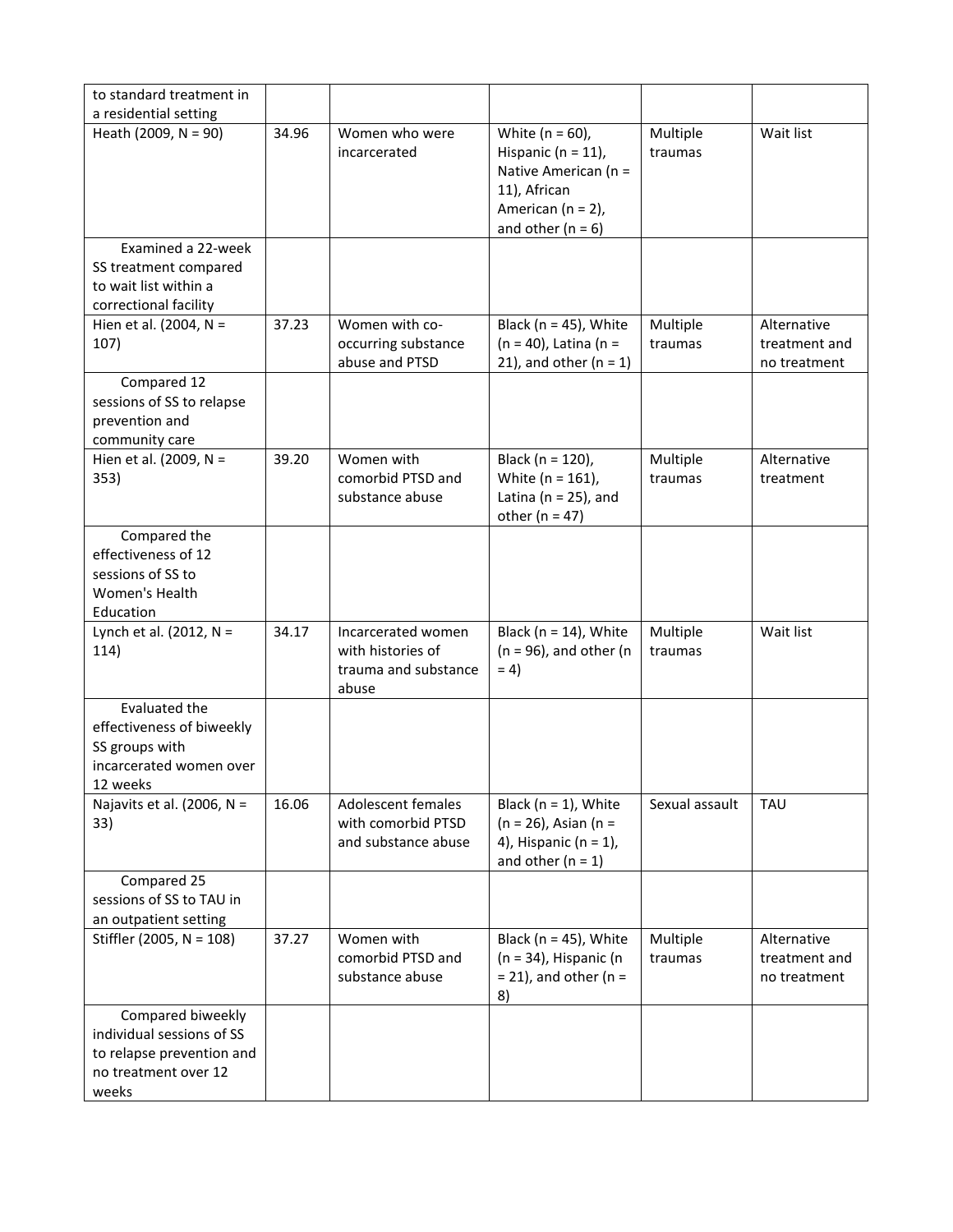| Zlotnick et al. (2009, $N =$<br>49)                                                                                      | 34.60 | Incarcerated women<br>with comorbid PTSD<br>and substance abuse | Black ( $n = 16$ ), White<br>$(n = 23)$ , Latina $(n = 1)$<br>7), and other $(n = 3)$ | Multiple<br>traumas | TAU |
|--------------------------------------------------------------------------------------------------------------------------|-------|-----------------------------------------------------------------|---------------------------------------------------------------------------------------|---------------------|-----|
| Compared SS group<br>and individual treatment<br>to TAU over a 6- to 8-<br>week period within a<br>correctional facility |       |                                                                 |                                                                                       |                     |     |

1 Note. SS = Seeking Safety; TAU = treatment as usual; PTSD = posttraumatic stress disorder.

#### Is Seeking [Safety Effective for Decreasing the Severity of PTSD Symptoms?](https://0-web-b-ebscohost-com.libus.csd.mu.edu/ehost/detail/detail?vid=2&sid=a0101539-e968-438e-81ee-8cef89e324e5%40pdc-v-sessmgr04&bdata=JnNpdGU9ZWhvc3QtbGl2ZQ%3d%3d#toc)

Analyses of the effectiveness of Seeking Safety for decreasing the severity of PTSD symptoms were based on 12 studies, yielding a total of 14 effect sizes (see Figures [NaN] and [NaN] ).

Seeking Safety versus wait list. The five studies included in the analysis of Seeking Safety versus wait‐list or no‐ treatment comparison (n = 458) yielded a mean effect size of −0.56 (95% CI [−0.75, −0.37]; see Figure [NaN] , upper panel), indicative of a medium effect size and suggesting that the null hypothesis can be rejected. The effect sizes within the distribution of studies were homogeneous,  $Q(4) = 0.72$  $Q(4) = 0.72$  $Q(4) = 0.72$ , p = 94 and  $1<sup>2</sup> < 1.00$ , indicating that less than 1% of the total variability was due to between‐studies heterogeneity, and no exploration of moderating variables was warranted. This sample yielded a fail‐safe N of 38, indicating that 38 unpublished studies with an effect size of zero would be needed to negate our findings.

Seeking Safety versus alternative treatments. The nine studies included in the analysis of Seeking Safety versus alternative treatments (n = 1,572) yielded a mean effect size of −0.47 (95% CI [−1.27, 0.34]; see Figure [NaN] , lower panel), indicative of a medium effect size. This detected CI suggests that the null hypothesis regarding treatment effect cannot be rejected. The effect sizes within the distribution of studies were substantially heterogeneous, Q( $8$ ) = 379.49, p <.01 and  $I^2$  = 97.98, indicating that approximately 98% of the total variability was due to between‐studies heterogeneity. Scrutiny of moderating variables of interest revealed no notable differences between studies in association with mean participant age. Inspection of the relationship between sample ethnic identity and magnitude of effect size revealed that studies with predominantly White/Caucasian samples yielded larger treatment effects ( $g = -0.87$ ) when compared with those with predominantly minority (g = −0.66) or ethnically equivalent (g = 0.36) samples. Evaluation of effect sizes in relation to type of trauma for which participants were receiving treatment revealed that studies with participants receiving treatment for multiple types of trauma yielded notably larger treatment effects ( $g = -0.62$ ) when compared with studies with participants receiving treatment related to sexual assault ( $g = -0.17$ ) or war/combat-related ( $g = -0.07$ ) traumas. This sample yielded a fail‐safe N of 140, indicating that 140 unpublished studies with an effect size of zero would be needed to negate our findings.

#### [Is Seeking Safety Effective for Decreasing the Frequency of Substance Use?](https://0-web-b-ebscohost-com.libus.csd.mu.edu/ehost/detail/detail?vid=2&sid=a0101539-e968-438e-81ee-8cef89e324e5%40pdc-v-sessmgr04&bdata=JnNpdGU9ZWhvc3QtbGl2ZQ%3d%3d#toc)

Analyses of the effectiveness of Seeking Safety for decreasing the severity of substance use were based on seven studies (see Figure [NaN] ), yielding a total of 11 effects sizes related to drug use (n = 7) and alcohol consumption (n = 4) that were combined to yield seven estimations of treatment effect for decreasing substance use.

Seeking Safety versus wait list. Given that only two studies reported outcomes related to substances, aggregated effect size and moderation analyses were not computed.

Seeking Safety versus alternative treatments. The seven studies included in the analysis of Seeking Safety versus alternative treatments for decreasing substance use (n = 1,492) yielded a mean effect size of −0.19 (95% CI [−0.52, 0.14]; see Figure [NaN] ), indicative of a small effect size and a scenario in which the null hypothesis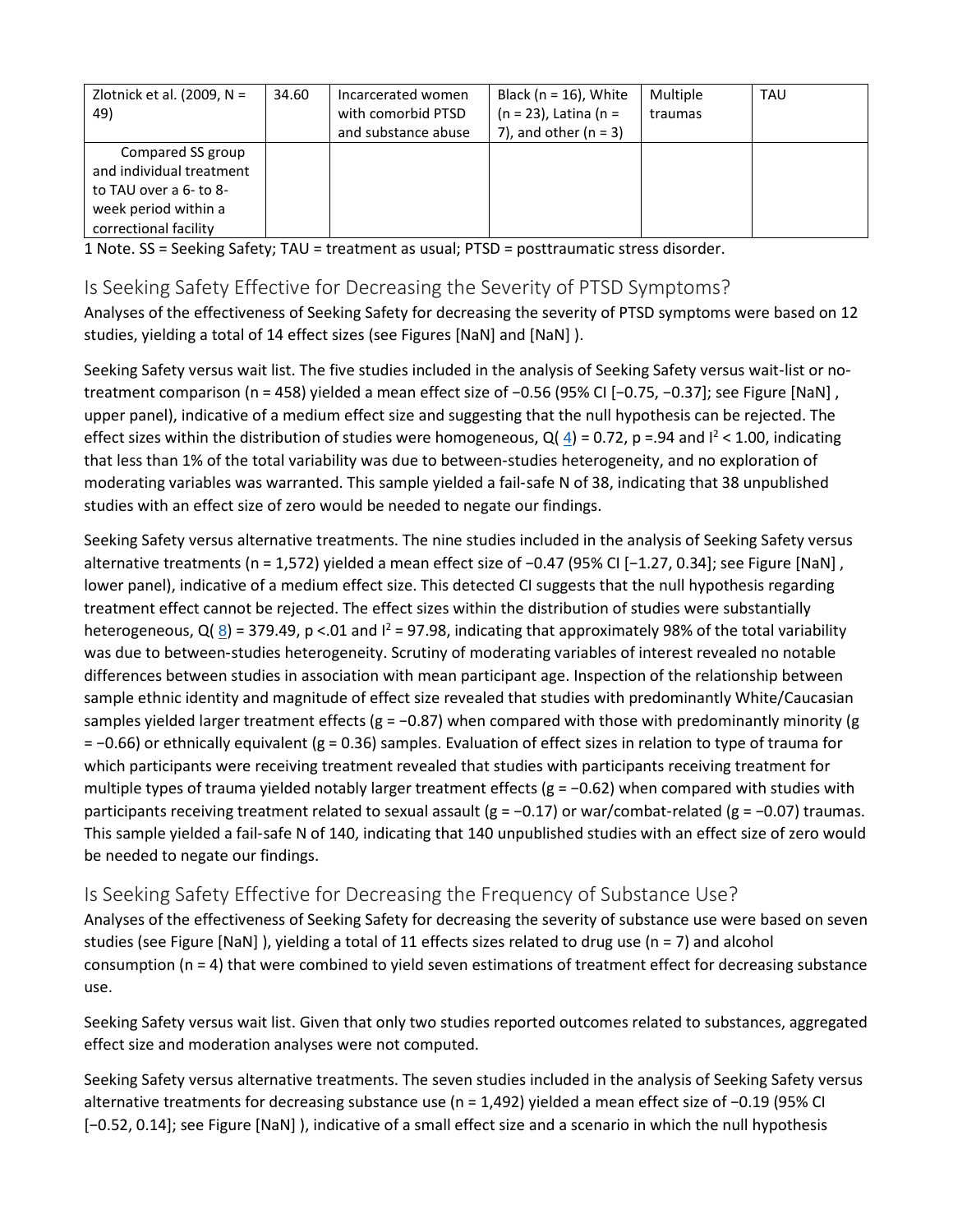cannot be rejected. The effect sizes within the distribution of studies were heterogeneous,  $Q(6) = 45.19$  $Q(6) = 45.19$  $Q(6) = 45.19$ , p <.01 and  $I^2$  < 86.70, indicating that approximately 87% of the total variability was due to between-studies heterogeneity and exploration of moderating variables was warranted. Scrutiny of moderating variables of interest revealed no notable differences between studies in association with mean participant age. However, the one study reporting treatment outcomes with adolescents (Najavits et al., 2006) yielded a much larger treatment effect (g = −1.57) than the aggregate of studies completed with adults (g = −0.06). Inspection of the relationship between sample ethnic identity and magnitude of effect size revealed that the study with a predominantly White/Caucasian sample yielded larger treatment effects ( $g = -1.57$ ) when compared with studies with predominantly minority (g = −0.06) or ethnically equivalent (g = −0.04) samples. Evaluation of effect sizes in relation to type of trauma for which participants were receiving treatment revealed that the study reporting treatment of participants who had experienced sexual assault yielded notably larger treatment effects (g = −1.57) when compared with studies of participants receiving treatment related to abuse/neglect (g = −0.20) or multiple types of traumas (g = -0.03). This sample yielded a fail-safe N of 10, indicating that 10 unpublished studies with an effect size of zero would be needed to negate our findings.

## [Discussion](https://0-web-b-ebscohost-com.libus.csd.mu.edu/ehost/detail/detail?vid=2&sid=a0101539-e968-438e-81ee-8cef89e324e5%40pdc-v-sessmgr04&bdata=JnNpdGU9ZWhvc3QtbGl2ZQ%3d%3d#toc)

This meta-analysis of studies evaluating the effectiveness of Seeking Safety for reducing the severity of PTSD and co‐occurring substance use symptoms yielded mixed, yet promising findings. Among the 12 studies identified, mean effect sizes related to PTSD symptom reduction were robust across comparison group types (i.e., wait list or alternative treatments). This is promising when considering the physical and psychosocial disparities noted by individuals with prolonged experiences of PTSD symptoms. Although our findings related to wait‐list comparisons are regarded as unequivocal, the mean effect‐size CIs associated with comparisons to alternative treatments did allow for rejection of the null hypothesis. On a programmatic level, one explanation for this finding is that Seeking Safety guidelines encourage development of coping skills for symptom prevention and management but dissuade in‐depth processing of past traumatic experiences. It is plausible that the alternative treatments implemented within our study sample may have provided an environment that addressed clients' core issues that trigger PTSD symptoms to a greater degree.

On a client level, we conjecture that despite Seeking Safety's demonstration as promising across study types, aspects of client background may mediate treatment effects when compared with alternative treatments. Although moderator analyses revealed no differences associated with mean sample age, the same was not true for ethnic identity or type of trauma reported within studies. Within these subgroup analyses, the highest treatment effects were noted among study samples that were either predominantly Caucasian/White or composed of minorities, rather than equally represented. One possible explanation may be that without individual client culture specifically accounted for within group settings, interpretation of session materials by clients may trend toward a general application that does not resonate with some clientele. Furthermore, studies that reported the findings of individuals reporting multiple types of traumas tended to yield larger effect sizes when compared with studies that were intended to reduce PTSD symptoms exclusively associated with sexual assault (Ghee et al., 2009; Najavits et al., 2006) or war/combat (Boden et al., 2011). It is plausible that without in-depth processing of traumatic events, clients reporting long-term trauma exposure, such as sexual abuse over a lifetime or multiple military deployments, do not demonstrate maximum benefits from present‐focused interventions. Therefore, counselors may want to account for cultural differences between clients within group settings and consider adjunctive services for clients with severe trauma dynamics that provide processing of core issues that limit the degree of symptom remediation.

Evaluation of mean effect sizes for Seeking Safety interventions for decreasing frequency of substance use yielded nondefensible estimations of treatment effect. For alternative treatment comparison groups, Seeking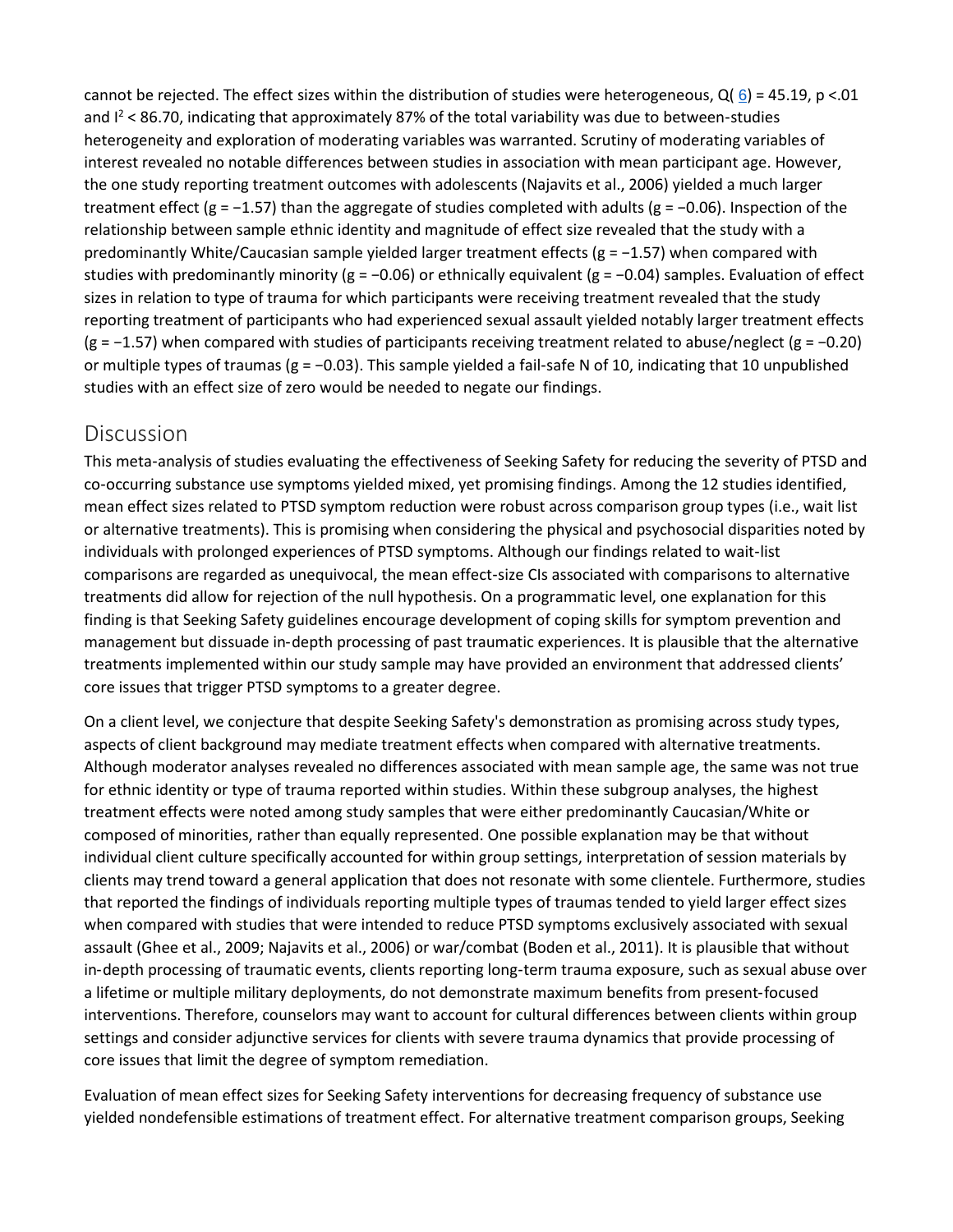Safety was slightly more effective than other interventions; however, we could not reject the null hypothesis related to this effect. Given the deleterious associations of co‐occurring PTSD and substance use with academic dropout (Breslau et al., [[9](https://0-web-b-ebscohost-com.libus.csd.mu.edu/ehost/detail/detail?vid=2&sid=a0101539-e968-438e-81ee-8cef89e324e5%40pdc-v-sessmgr04&bdata=JnNpdGU9ZWhvc3QtbGl2ZQ%3d%3d#bib9)] unemployment (Henkel, [[25](https://0-web-b-ebscohost-com.libus.csd.mu.edu/ehost/detail/detail?vid=2&sid=a0101539-e968-438e-81ee-8cef89e324e5%40pdc-v-sessmgr04&bdata=JnNpdGU9ZWhvc3QtbGl2ZQ%3d%3d#bib25)]), incarceration (Nowotny et al., [[37](https://0-web-b-ebscohost-com.libus.csd.mu.edu/ehost/detail/detail?vid=2&sid=a0101539-e968-438e-81ee-8cef89e324e5%40pdc-v-sessmgr04&bdata=JnNpdGU9ZWhvc3QtbGl2ZQ%3d%3d#bib37)] homelessness (Palepu et al.,  $[38]$  $[38]$  $[38]$  and divorce (Breslau et al.,  $[10]$  $[10]$  $[10]$  it is possible that treatment effectiveness may be maximized for clients through additional supports.

On a programmatic level, one explanation may be that through promoting emotional regulation, an emphasis on abstinence may not be overtly expressed across sessions. This reasoning may be sensible when we consider that not all of the 25 Seeking Safety sessions explicitly address substance use. On a client level, moderator analyses revealed that samples composed of younger individuals showed greater treatment effects for substance use. This finding may be attributable to the developmental period of younger participants who, unlike their older counterparts, may not have established a lifestyle characterized by substance use. Furthermore, differential findings across the predominant ethnic identity of samples indicated that the largely Caucasian/White sample decreased substance use to a greater degree than other groups, yet predominantly ethnic minority or evenly represented groups tended to decrease consumption to a similar degree. We submit that rather than being attributed to cultural values associated with ethnic identity, these findings may best be explained through examining the type of adjunctive services provided to participants and what types of treatment goals were included. Consistent with Najavits's ([[34](https://0-web-b-ebscohost-com.libus.csd.mu.edu/ehost/detail/detail?vid=2&sid=a0101539-e968-438e-81ee-8cef89e324e5%40pdc-v-sessmgr04&bdata=JnNpdGU9ZWhvc3QtbGl2ZQ%3d%3d#bib34)]) suggestion, Seeking Safety treatment effects may be maximized by integrating adjunctive services such as Alcoholic Anonymous or Narcotics Anonymous for those clients with substantially complex substance use issues.

#### [Limitations and Recommendations for Future Research](https://0-web-b-ebscohost-com.libus.csd.mu.edu/ehost/detail/detail?vid=2&sid=a0101539-e968-438e-81ee-8cef89e324e5%40pdc-v-sessmgr04&bdata=JnNpdGU9ZWhvc3QtbGl2ZQ%3d%3d#toc)

Although this meta‐analysis yielded some preliminary findings for consideration, there are several caveats related to the sample of studies retrieved and the measurement. First, although we are confident that our criteria for internal validity standards assured the required rigor to make causal inferences, our overall sample of studies was modest ( $k = 12$ ), and a larger sample ( $k = 30$ ) may have yielded alternative estimates of aggregated treatment effect. Additionally, a greater sample size would promote the use of meta‐regression and interpretation of associated point estimates for exploring moderator variables rather than descriptive review of means between categories of study characteristics. This problem was particularly relevant to the inspection of substance use outcomes, which tended to be reported to a smaller degree than PTSD symptomatology. Next, our search yielded two studies that did not include sufficient statistical data for inclusion in our analysis, and we were unable to retrieve the information when we contacted the primary authors. For this reason, we encourage future researchers to report specific demographic frequencies, means and standard deviations for scores rather than ranges, and details regarding treatment interventions that assist in the aggregation of treatment outcomes across studies. As more between‐groups studies become available, a reanalysis of mean effect sizes is certainly warranted. Finally, among the 12 studies included in our analysis, 11 of the samples were composed entirely of women. Therefore, it is prudent to suggest that our findings do not generalize to men, and we encourage future researchers to implement programs with men to identify the degree that Seeking Safety is a supportive resource for them. Increased representation of men within the empirical literature will allow for comparisons of treatment effect between biological sexes and explorations of intervention characteristics that promote optimal outcomes.

The studies included in our meta‐analysis evaluated comparisons of treatment gain from pretreatment to termination. Although these measurement intervals are useful information for counselors, studies that provide follow‐up measures at meaningful intervals may demonstrate the degree that treatment effects are retained and support causal inferences. Furthermore, implementing single‐case research designs and studies evaluating dosage intervals may provide a greater understanding of the course of improvement within programming. In each of these quantitative research scenarios, it will be prudent for researchers to begin evaluating treatment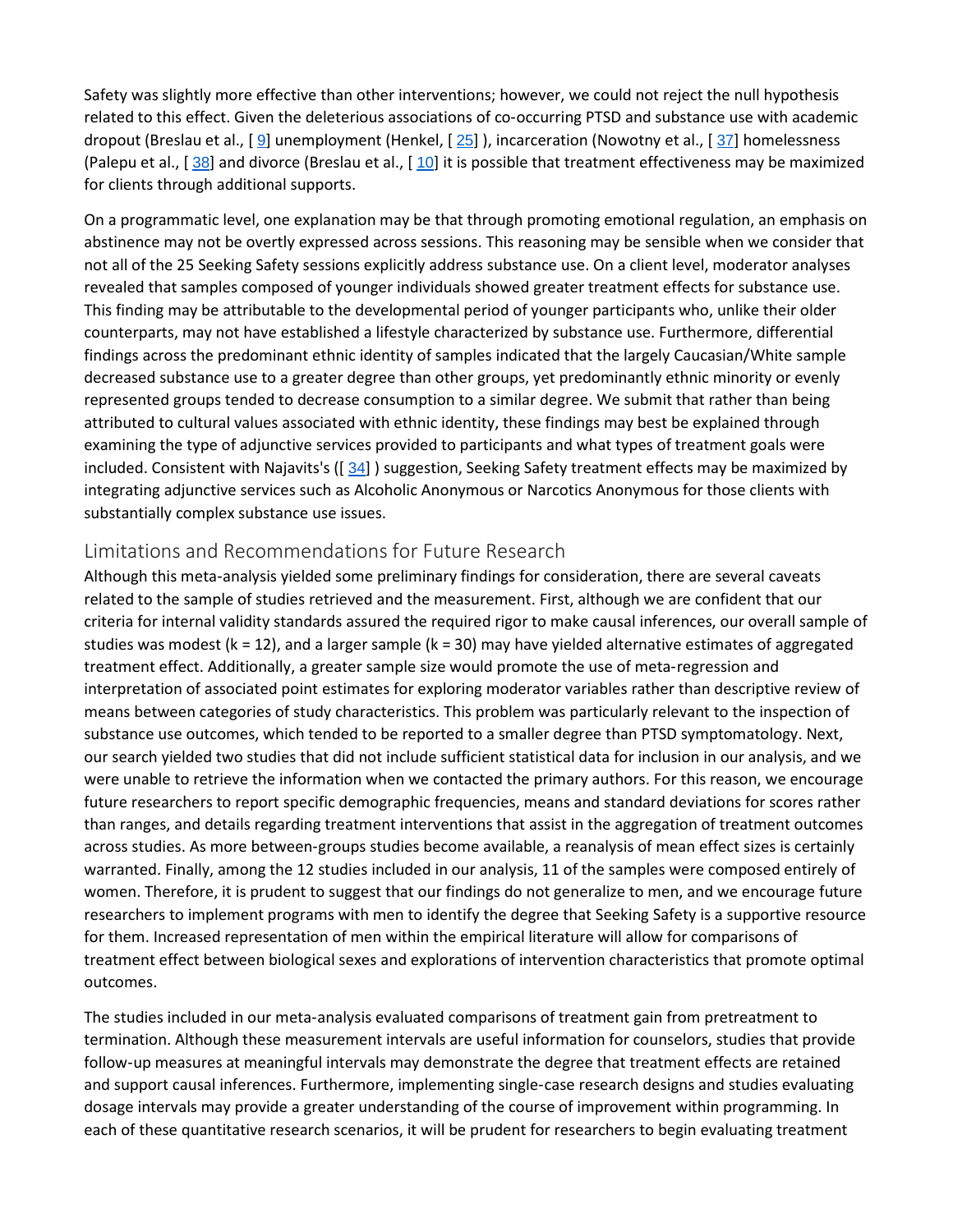effects using newer assessments affiliated with the Diagnostic and Statistical Manual of Mental Disorders, Fifth Edition (APA, 2013) criteria for PTSD. It is plausible that the magnitude of treatment effects may be influenced by the emphasis on how an individual experienced a traumatic event and the added dimension of persistent negative cognitions to the previous criteria. Finally, the perspectives regarding evidence‐based practice for implementing Seeking Safety may be developed through qualitative accounts that describe client cultural variables that promote responsiveness to treatment and counselor perspectives related to clinical decision making.

#### [Implications for Counselors](https://0-web-b-ebscohost-com.libus.csd.mu.edu/ehost/detail/detail?vid=2&sid=a0101539-e968-438e-81ee-8cef89e324e5%40pdc-v-sessmgr04&bdata=JnNpdGU9ZWhvc3QtbGl2ZQ%3d%3d#toc)

The Seeking Safety program provides counselors with a descriptive and flexible approach for treating the complexities of co‐occurring PTSD and substance use symptoms that has a substantial base of empirical support. We offer some general suggestions to counselors considering whether to use this program. First, most of the empirical evidence is associated with women. We do not suggest that the treatment effect may not be noted with men but that expectations should be contextualized appropriately. Second, a strength of the Seeking Safety program is that counselors can adapt the content to meet emerging needs that are present in a client's life. Thus, it is important for counselors to be mindful of their own biases when making modifications to the materials or deciding what topic is relevant for a particular session. Third, given that PTSD symptoms may have a differential effect on client functioning, some materials may seem incongruent to the experiences of clients with lesser expressions of the disorder. Finally, because the program features a case management component, counselors implementing this program should be familiar with community resources and be able to provide the linking and referral services that will best support clients with more marked symptoms of PTSD and substance use.

## [Conclusion](https://0-web-b-ebscohost-com.libus.csd.mu.edu/ehost/detail/detail?vid=2&sid=a0101539-e968-438e-81ee-8cef89e324e5%40pdc-v-sessmgr04&bdata=JnNpdGU9ZWhvc3QtbGl2ZQ%3d%3d#toc)

The Seeking Safety program provides counselors with a flexible, manualized treatment option for teaching coping skills to individuals experiencing co-occurring PTSD and substance use symptoms (Najavits, [[34](https://0-web-b-ebscohost-com.libus.csd.mu.edu/ehost/detail/detail?vid=2&sid=a0101539-e968-438e-81ee-8cef89e324e5%40pdc-v-sessmgr04&bdata=JnNpdGU9ZWhvc3QtbGl2ZQ%3d%3d#bib34)]). The results of our meta-analysis indicate that this intervention is more efficacious for treating PTSD symptoms than no treatment or many alternative treatments. However, assumptions about this program's efficacy when compared with alternative treatments are guarded until additional studies confirming our findings emerge. We also detected that Seeking Safety was highly associated with decreased drug use but that adjunctive services may be appropriate for clients whose treatment plans include abstinence from alcohol consumption. We regard our findings as preliminary and suggest that more research is needed to examine treatment effects related to men, dosage, and moderating variables.

## [References](https://0-web-b-ebscohost-com.libus.csd.mu.edu/ehost/detail/detail?vid=2&sid=a0101539-e968-438e-81ee-8cef89e324e5%40pdc-v-sessmgr04&bdata=JnNpdGU9ZWhvc3QtbGl2ZQ%3d%3d#toc)

- [1](https://0-web-b-ebscohost-com.libus.csd.mu.edu/ehost/detail/detail?vid=2&sid=a0101539-e968-438e-81ee-8cef89e324e5%40pdc-v-sessmgr04&bdata=JnNpdGU9ZWhvc3QtbGl2ZQ%3d%3d#bib1up) Amaro, H., Chernoff, M., Brown, V., Arevalo, S. & Gatz, M. (2007). Does integrated trauma-informed *substance abuse treatment increase treatment retention? Journal of Community Psychology, 35, 845 – 862.*
- *[2](https://0-web-b-ebscohost-com.libus.csd.mu.edu/ehost/detail/detail?vid=2&sid=a0101539-e968-438e-81ee-8cef89e324e5%40pdc-v-sessmgr04&bdata=JnNpdGU9ZWhvc3QtbGl2ZQ%3d%3d#bib2up) American Counseling Association (2014). ACA code of ethics. Alexandria, VA: Author.*
- [3](https://0-web-b-ebscohost-com.libus.csd.mu.edu/ehost/detail/detail?vid=2&sid=a0101539-e968-438e-81ee-8cef89e324e5%40pdc-v-sessmgr04&bdata=JnNpdGU9ZWhvc3QtbGl2ZQ%3d%3d#bib3up) American Psychiatric Association. (2000). Diagnostic and statistical manual of mental disorders (4th ed., text *revision ). Washington, DC : Author.*
- [4](https://0-web-b-ebscohost-com.libus.csd.mu.edu/ehost/detail/detail?vid=2&sid=a0101539-e968-438e-81ee-8cef89e324e5%40pdc-v-sessmgr04&bdata=JnNpdGU9ZWhvc3QtbGl2ZQ%3d%3d#bib4up) American Psychiatric Association. (2013). Diagnostic and statistical manual of mental disorders (5th ed.). *Arlington, VA : Author.*
- [5](https://0-web-b-ebscohost-com.libus.csd.mu.edu/ehost/detail/detail?vid=2&sid=a0101539-e968-438e-81ee-8cef89e324e5%40pdc-v-sessmgr04&bdata=JnNpdGU9ZWhvc3QtbGl2ZQ%3d%3d#bib5up) Anderson, M. L., & Najavits, L. M. (2014). Does Seeking Safety reduce PTSD symptoms in women receiving *physical disability compensation? Rehabilitation Psychology, 59, 349 – 353.*
- [6](https://0-web-b-ebscohost-com.libus.csd.mu.edu/ehost/detail/detail?vid=2&sid=a0101539-e968-438e-81ee-8cef89e324e5%40pdc-v-sessmgr04&bdata=JnNpdGU9ZWhvc3QtbGl2ZQ%3d%3d#bib6up) Blake, D. D., Weathers, F. W., Nagy, L. M., Kaloupek, D. G., Gusman, F. D., Charney, D. S., & Keane, T. M. ( 1995). The development of a clinician-administered PTSD scale. Journal of Traumatic Stress, 8, 75 - 90.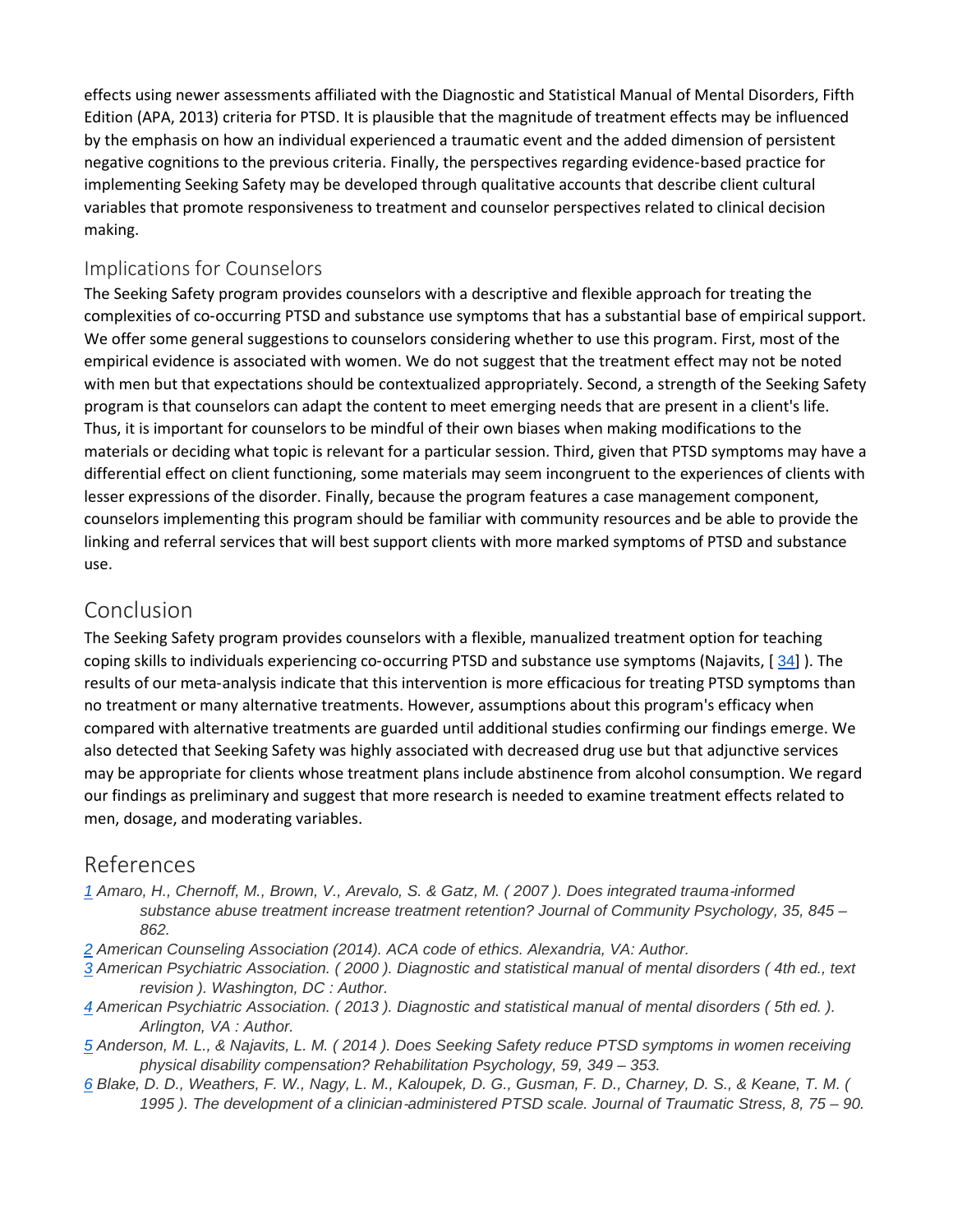- [7](https://0-web-b-ebscohost-com.libus.csd.mu.edu/ehost/detail/detail?vid=2&sid=a0101539-e968-438e-81ee-8cef89e324e5%40pdc-v-sessmgr04&bdata=JnNpdGU9ZWhvc3QtbGl2ZQ%3d%3d#bib7up)\* Boden, M. T., Kimerling, R., Jacobs-Lentz, J., Bowman, D., Weaver, C., Carney, D., ... Trafton, J. A. (2011). *Seeking Safety treatment for male veterans with a substance use disorder and post*‐*traumatic stress disorder symptomatology. Addiction Research Report, 107, 578 – 586. doi: 10.1111/j.1360*‐ *0443.2011.03658.x*
- [8](https://0-web-b-ebscohost-com.libus.csd.mu.edu/ehost/detail/detail?vid=2&sid=a0101539-e968-438e-81ee-8cef89e324e5%40pdc-v-sessmgr04&bdata=JnNpdGU9ZWhvc3QtbGl2ZQ%3d%3d#bib8up) Borenstein, M., Hedges, L. V., Higgins, J. P. T., & Rothstein, H. R. (2009). Introduction to meta-analysis. West *Sussex, England : Wiley.*
- [9](https://0-web-b-ebscohost-com.libus.csd.mu.edu/ehost/detail/detail?vid=2&sid=a0101539-e968-438e-81ee-8cef89e324e5%40pdc-v-sessmgr04&bdata=JnNpdGU9ZWhvc3QtbGl2ZQ%3d%3d#bib9up) Breslau, J., Miller, E., Chung, W.-J., & Schweitzer, J. B. (2011). Childhood and adolescent onset psychiatric *disorders, substance use, and failure to graduate high school on time. Journal of Psychiatric Research, 45, 295 – 301. doi: 10.1016/j.jpsychires.2010.06.014*
- [10](https://0-web-b-ebscohost-com.libus.csd.mu.edu/ehost/detail/detail?vid=2&sid=a0101539-e968-438e-81ee-8cef89e324e5%40pdc-v-sessmgr04&bdata=JnNpdGU9ZWhvc3QtbGl2ZQ%3d%3d#bib10up) Breslau, J., Miller, E., Jin, R., Andrade, L. H., Chatterji, S., Elena, M. & Sagar, R. (2013). Mental disorders, marriage, and divorce. In J. Alonso (Ed.), The burden of mental disorders (pp. 66 - 76). Cambridge, *England : Cambridge University Press.*
- *[11](https://0-web-b-ebscohost-com.libus.csd.mu.edu/ehost/detail/detail?vid=2&sid=a0101539-e968-438e-81ee-8cef89e324e5%40pdc-v-sessmgr04&bdata=JnNpdGU9ZWhvc3QtbGl2ZQ%3d%3d#bib11up) Briere, J. ( 1996 ). Trauma Symptom Checklist for Children (TSCC) professional manual. Odessa, FL : Psychological Assessment Resources.*
- [12](https://0-web-b-ebscohost-com.libus.csd.mu.edu/ehost/detail/detail?vid=2&sid=a0101539-e968-438e-81ee-8cef89e324e5%40pdc-v-sessmgr04&bdata=JnNpdGU9ZWhvc3QtbGl2ZQ%3d%3d#bib12up) Cocozza, J. J., Jackson, E. W., Hennigan, K., Morrissey, J. P., Reed, B. G., Fallot, R. & Banks, S. (2005). *Outcomes for women with co*‐*occurring disorders and trauma: Program*‐*level effects. Journal of Substance Abuse Treatment, 28, 109 – 119.*
- [13](https://0-web-b-ebscohost-com.libus.csd.mu.edu/ehost/detail/detail?vid=2&sid=a0101539-e968-438e-81ee-8cef89e324e5%40pdc-v-sessmgr04&bdata=JnNpdGU9ZWhvc3QtbGl2ZQ%3d%3d#bib13up) Cohen, J. (1988). Statistical power for the behavioral sciences (2nd ed.). Hillsdale, NJ: Erlbaum.
- [14](https://0-web-b-ebscohost-com.libus.csd.mu.edu/ehost/detail/detail?vid=2&sid=a0101539-e968-438e-81ee-8cef89e324e5%40pdc-v-sessmgr04&bdata=JnNpdGU9ZWhvc3QtbGl2ZQ%3d%3d#bib14up) \* Cohen, L. R., & Hien, D. A. (2006). Treatment outcomes for women with substance abuse and PTSD who *have experienced complex trauma. Psychiatric Services, 57, 100 – 106.*
- [15](https://0-web-b-ebscohost-com.libus.csd.mu.edu/ehost/detail/detail?vid=2&sid=a0101539-e968-438e-81ee-8cef89e324e5%40pdc-v-sessmgr04&bdata=JnNpdGU9ZWhvc3QtbGl2ZQ%3d%3d#bib15up) Cooper, H., Hedges, L., & Valentine, J. C. (2009). The handbook of research synthesis and meta-analysis. *New York, NY : Russell Sage Foundation.*
- [16](https://0-web-b-ebscohost-com.libus.csd.mu.edu/ehost/detail/detail?vid=2&sid=a0101539-e968-438e-81ee-8cef89e324e5%40pdc-v-sessmgr04&bdata=JnNpdGU9ZWhvc3QtbGl2ZQ%3d%3d#bib16up) Cox, R. M., Lenz, A. S., & James, R. K. (2015). A pilot evaluation of the ARRAY program with offenders who *have mental illness. Journal of Counseling & Development, 93, 471 – 480. doi: 10.1002/jcad.12045*
- [17](https://0-web-b-ebscohost-com.libus.csd.mu.edu/ehost/detail/detail?vid=2&sid=a0101539-e968-438e-81ee-8cef89e324e5%40pdc-v-sessmgr04&bdata=JnNpdGU9ZWhvc3QtbGl2ZQ%3d%3d#bib17up) \* Desai, R., Harpaz-Rotem, I., Najavits, L. & Rosenheck, R. (2008). Impact of the Seeking Safety program on *clinical outcomes among homeless female veterans with psychiatric disorders. Psychiatric Services, 59, 996 – 1003.*
- [18](https://0-web-b-ebscohost-com.libus.csd.mu.edu/ehost/detail/detail?vid=2&sid=a0101539-e968-438e-81ee-8cef89e324e5%40pdc-v-sessmgr04&bdata=JnNpdGU9ZWhvc3QtbGl2ZQ%3d%3d#bib18up) Donovan, B., Padin-Rivera, E. & Kowaliw, S. (2001). "Transcend": Initial outcomes from a posttraumatic *stress disorder/substance abuse treatment program. Journal of Traumatic Stress, 14, 757 – 772.*
- [19](https://0-web-b-ebscohost-com.libus.csd.mu.edu/ehost/detail/detail?vid=2&sid=a0101539-e968-438e-81ee-8cef89e324e5%40pdc-v-sessmgr04&bdata=JnNpdGU9ZWhvc3QtbGl2ZQ%3d%3d#bib19up) Erford, B. T., Savin-Murphy, J. & Butler, C. (2010). Conducting a meta-analysis of counseling outcome *research: Twelve steps and practical procedures. Counseling Outcome Research and Evaluation, 1, 19 – 43.*
- [20](https://0-web-b-ebscohost-com.libus.csd.mu.edu/ehost/detail/detail?vid=2&sid=a0101539-e968-438e-81ee-8cef89e324e5%40pdc-v-sessmgr04&bdata=JnNpdGU9ZWhvc3QtbGl2ZQ%3d%3d#bib20up) Foa, E. B., Riggs, D., Dancu, C. & Rothbaum, B. (1993). Reliability and validity of a brief instrument for *assessing posttraumatic stress disorder. Journal of Traumatic Stress, 6, 459 – 473. doi: 10.1002/jts.2490060405*
- [21](https://0-web-b-ebscohost-com.libus.csd.mu.edu/ehost/detail/detail?vid=2&sid=a0101539-e968-438e-81ee-8cef89e324e5%40pdc-v-sessmgr04&bdata=JnNpdGU9ZWhvc3QtbGl2ZQ%3d%3d#bib21up) Garg, A., Hackam, D. & Tonelli, M. (2008). Systematic review and meta-analysis: When one study is just not *enough. Clinical Journal of the American Society of Nephrology, 3, 253 – 260. doi: 10.2215/CJN.01430307*
- [22](https://0-web-b-ebscohost-com.libus.csd.mu.edu/ehost/detail/detail?vid=2&sid=a0101539-e968-438e-81ee-8cef89e324e5%40pdc-v-sessmgr04&bdata=JnNpdGU9ZWhvc3QtbGl2ZQ%3d%3d#bib22up) \* Gatz, M., Brown, V., Hennigan, K., Rechberger, E., O'Keefe, M., Rose, T. & Bjelajac, P. (2007). *Effectiveness of an integrated, trauma*‐*informed approach to treating women with co*‐*occurring disorders and histories of trauma: The Los Angeles site experience. Journal of Community Psychology, 35, 863 – 878.*
- [23](https://0-web-b-ebscohost-com.libus.csd.mu.edu/ehost/detail/detail?vid=2&sid=a0101539-e968-438e-81ee-8cef89e324e5%40pdc-v-sessmgr04&bdata=JnNpdGU9ZWhvc3QtbGl2ZQ%3d%3d#bib23up) \* Ghee, A. C., Bolling, L. C., & Johnson, C. S. (2009). The efficacy of a condensed Seeking Safety *intervention for women in residential chemical dependence treatment at 30 days posttreatment. Journal of Child Sexual Abuse, 18, 475 – 488.*
- [24](https://0-web-b-ebscohost-com.libus.csd.mu.edu/ehost/detail/detail?vid=2&sid=a0101539-e968-438e-81ee-8cef89e324e5%40pdc-v-sessmgr04&bdata=JnNpdGU9ZWhvc3QtbGl2ZQ%3d%3d#bib24up) \* Heath, N. M. (2009). An evaluation of Seeking Safety for incarcerated women with PTSD: The roles of self*efficacy and emotion regulation (Unpublished doctoral dissertation). Idaho State University, Idaho.*
- [25](https://0-web-b-ebscohost-com.libus.csd.mu.edu/ehost/detail/detail?vid=2&sid=a0101539-e968-438e-81ee-8cef89e324e5%40pdc-v-sessmgr04&bdata=JnNpdGU9ZWhvc3QtbGl2ZQ%3d%3d#bib25up) Henkel, D. (2011). Unemployment and substance use: A review of the literature (1990–2010). Current Drug *Abuse Reviews, 4, 4 – 27.*
- [26](https://0-web-b-ebscohost-com.libus.csd.mu.edu/ehost/detail/detail?vid=2&sid=a0101539-e968-438e-81ee-8cef89e324e5%40pdc-v-sessmgr04&bdata=JnNpdGU9ZWhvc3QtbGl2ZQ%3d%3d#bib26up)<sup>\*</sup> Hien, D. A., Cohen, L. R., Miele, G. M., Litt, L. C. & Capstick, C. (2004). Promising treatments for women *with comorbid PTSD and substance use disorders. American Journal of Psychiatry, 161, 1426 – 1432.*
- [27](https://0-web-b-ebscohost-com.libus.csd.mu.edu/ehost/detail/detail?vid=2&sid=a0101539-e968-438e-81ee-8cef89e324e5%40pdc-v-sessmgr04&bdata=JnNpdGU9ZWhvc3QtbGl2ZQ%3d%3d#bib27up) \* Hien, D. A., Wells, E. A., Jiang, H., Suarez-Morales, L., Campbell, A. N., Cohen, L. R., ... Nunes, E. V. ( *2009 ). Multisite randomized trial of behavioral interventions for women with co*‐*occurring PTSD and substance use disorders. Journal of Consulting and Clinical Psychology, 77, 607 – 619.*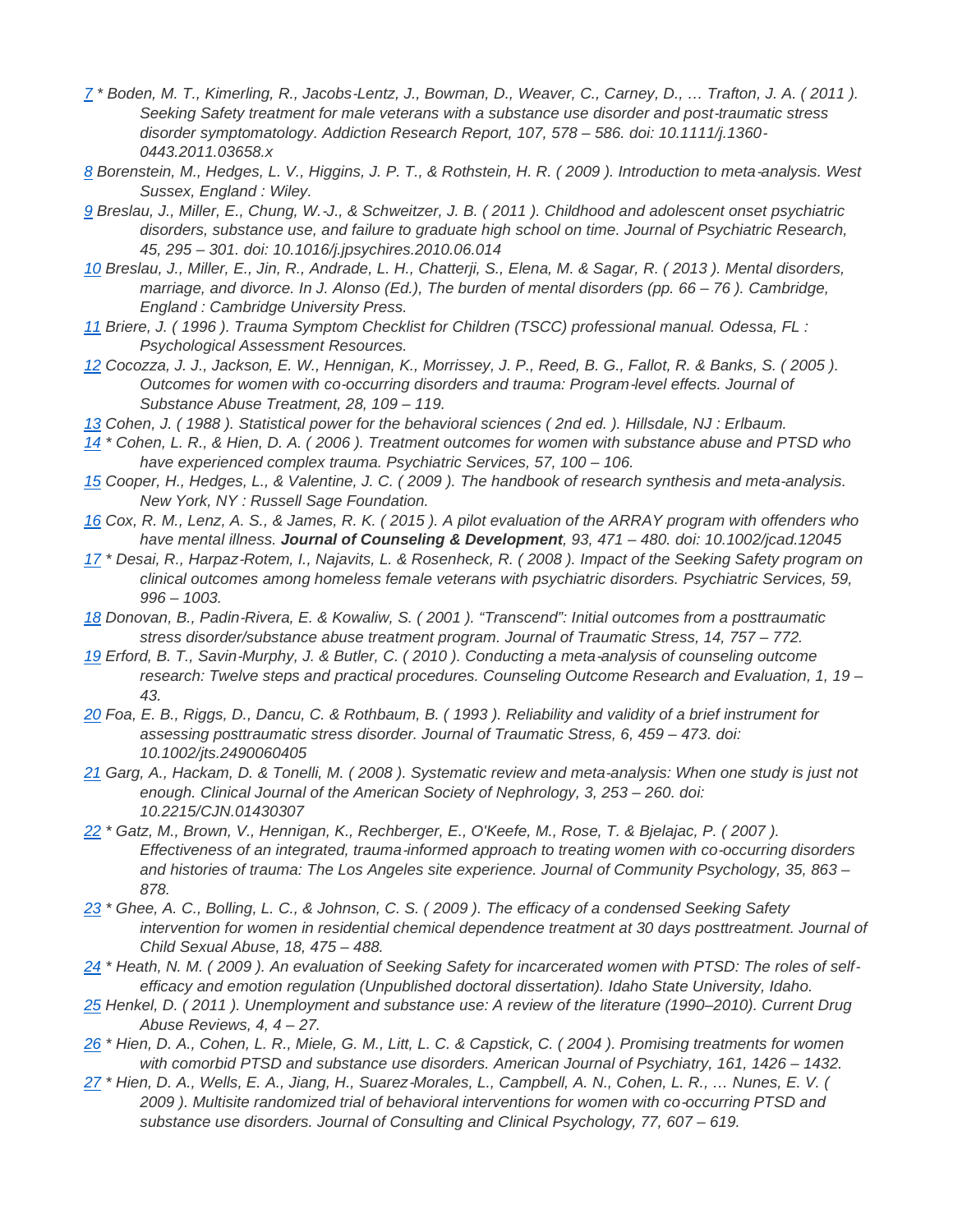- [28](https://0-web-b-ebscohost-com.libus.csd.mu.edu/ehost/detail/detail?vid=2&sid=a0101539-e968-438e-81ee-8cef89e324e5%40pdc-v-sessmgr04&bdata=JnNpdGU9ZWhvc3QtbGl2ZQ%3d%3d#bib28up) Kessler, R. C., Chiu, W. T., Demler, O., & Walters, E. E. (2005). Prevalence, severity, and comorbidity of *twelve*‐*month DSM*‐*IV disorders in the National Comorbidity Survey Replication (NCS*‐*R). Archives of General Psychiatry, 62, 617 – 627.*
- [29](https://0-web-b-ebscohost-com.libus.csd.mu.edu/ehost/detail/detail?vid=2&sid=a0101539-e968-438e-81ee-8cef89e324e5%40pdc-v-sessmgr04&bdata=JnNpdGU9ZWhvc3QtbGl2ZQ%3d%3d#bib29up) Kilpatrick, D. G., Resnick, H. S., Milanak, M. E., Miller, M. W., Keyes, K. M., & Friedman, M. J. (2013). *National estimates of exposure to traumatic events and PTSD prevalence using DSM*‐*IV and DSM*‐*5 criteria. Journal of Traumatic Stress, 26, 537 – 547. doi: 10.1002/jts.21848*
- *[30](https://0-web-b-ebscohost-com.libus.csd.mu.edu/ehost/detail/detail?vid=2&sid=a0101539-e968-438e-81ee-8cef89e324e5%40pdc-v-sessmgr04&bdata=JnNpdGU9ZWhvc3QtbGl2ZQ%3d%3d#bib30up) Lipsey, M. W. & Wilson, D. ( 2001 ). Practical meta*‐*analysis. Thousand Oaks, CA : Sage.*
- [31](https://0-web-b-ebscohost-com.libus.csd.mu.edu/ehost/detail/detail?vid=2&sid=a0101539-e968-438e-81ee-8cef89e324e5%40pdc-v-sessmgr04&bdata=JnNpdGU9ZWhvc3QtbGl2ZQ%3d%3d#bib31up) \* Lynch, S. M., Heath, N. M., Mathews, K. C., & Cepeda, G. J. (2012). Seeking Safety: An intervention for *trauma*‐*exposed incarcerated women? Journal of Trauma & Dissociation, 13, 88 – 101.*
- [32](https://0-web-b-ebscohost-com.libus.csd.mu.edu/ehost/detail/detail?vid=2&sid=a0101539-e968-438e-81ee-8cef89e324e5%40pdc-v-sessmgr04&bdata=JnNpdGU9ZWhvc3QtbGl2ZQ%3d%3d#bib32up) McLellan, A. T., Luborsky, L., & Woody, G. E. (1980). An improved diagnostic evaluation instrument for *substance abuse patients: The Addiction Severity Index. Journal of Nervous and Mental Disease, 168, 26 – 33.*
- *[33](https://0-web-b-ebscohost-com.libus.csd.mu.edu/ehost/detail/detail?vid=2&sid=a0101539-e968-438e-81ee-8cef89e324e5%40pdc-v-sessmgr04&bdata=JnNpdGU9ZWhvc3QtbGl2ZQ%3d%3d#bib33up) Moos, R. ( 2004 ). Coping Responses Inventory: An update on research application and validity manual supplement. Lutz, FL : Psychological Assessment Resources.*
- [34](https://0-web-b-ebscohost-com.libus.csd.mu.edu/ehost/detail/detail?vid=2&sid=a0101539-e968-438e-81ee-8cef89e324e5%40pdc-v-sessmgr04&bdata=JnNpdGU9ZWhvc3QtbGl2ZQ%3d%3d#bib34up) Najavits, L. M. (2002). Seeking Safety: A treatment manual for PTSD and substance abuse. New York, NY: *Guilford Press.*
- [35](https://0-web-b-ebscohost-com.libus.csd.mu.edu/ehost/detail/detail?vid=2&sid=a0101539-e968-438e-81ee-8cef89e324e5%40pdc-v-sessmgr04&bdata=JnNpdGU9ZWhvc3QtbGl2ZQ%3d%3d#bib35up)<sup>\*</sup> Najavits, L. M., Gallop, R. J., & Weiss, R. D. (2006). Seeking Safety therapy for adolescent girls with PTSD *and substance use disorder: A randomized controlled trial. Journal of Behavioral Health Services & Research, 33, 453 – 463.*
- [36](https://0-web-b-ebscohost-com.libus.csd.mu.edu/ehost/detail/detail?vid=2&sid=a0101539-e968-438e-81ee-8cef89e324e5%40pdc-v-sessmgr04&bdata=JnNpdGU9ZWhvc3QtbGl2ZQ%3d%3d#bib36up) Najavits, L. M. & Hien, D. (2013). Helping vulnerable populations: A comprehensive review of the treatment *outcome literature on substance use disorder and PTSD. Journal of Clinical Psychology: In Session, 69, 433 – 479. doi: 10.1002/jclp.21980*
- [37](https://0-web-b-ebscohost-com.libus.csd.mu.edu/ehost/detail/detail?vid=2&sid=a0101539-e968-438e-81ee-8cef89e324e5%40pdc-v-sessmgr04&bdata=JnNpdGU9ZWhvc3QtbGl2ZQ%3d%3d#bib37up) Nowotny, K. M., Belknap, J., Lynch, S. & DeHart, D. (2014). Risk profile and treatment needs of women in jail *with co*‐*occurring serious mental illness and substance use disorders. Women and Health, 54, 781 – 795. doi: 10.1080/03630242.2014.932892*
- [38](https://0-web-b-ebscohost-com.libus.csd.mu.edu/ehost/detail/detail?vid=2&sid=a0101539-e968-438e-81ee-8cef89e324e5%40pdc-v-sessmgr04&bdata=JnNpdGU9ZWhvc3QtbGl2ZQ%3d%3d#bib38up) Palepu, A., Patterson, M., Strehlau, V., Moniruzzamen, A., de Bibiana, J., Frankish, J., ... Somers, J. (2013). *Daily substance use and mental health symptoms among a cohort of homeless adults in Vancouver, British Columbia. Journal of Urban Health, 90, 740 – 746.*
- [39](https://0-web-b-ebscohost-com.libus.csd.mu.edu/ehost/detail/detail?vid=2&sid=a0101539-e968-438e-81ee-8cef89e324e5%40pdc-v-sessmgr04&bdata=JnNpdGU9ZWhvc3QtbGl2ZQ%3d%3d#bib39up) \* Stiffler, C. L. (2005). PTSD symptom reductions following Seeking Safety and relapse prevention treatments *(Unpublished doctoral dissertation). St. John's University, New York.*
- [40](https://0-web-b-ebscohost-com.libus.csd.mu.edu/ehost/detail/detail?vid=2&sid=a0101539-e968-438e-81ee-8cef89e324e5%40pdc-v-sessmgr04&bdata=JnNpdGU9ZWhvc3QtbGl2ZQ%3d%3d#bib40up) Triffleman, E., Carroll, K. & Kellogg, S. (1999). Substance dependence posttraumatic stress disorder therapy: *An integrated cognitive*‐*behavioral approach. Journal of Substance Abuse Treatment, 17, 3 – 14.*
- [41](https://0-web-b-ebscohost-com.libus.csd.mu.edu/ehost/detail/detail?vid=2&sid=a0101539-e968-438e-81ee-8cef89e324e5%40pdc-v-sessmgr04&bdata=JnNpdGU9ZWhvc3QtbGl2ZQ%3d%3d#bib41up) Ullman, S. E., Relyea, M., Peter-Hagene, L., & Vasquez, A. L. (2013). Trauma histories, substance use *coping, PTSD, and problem substance use among sexual assault victims. Addictive Behavior, 38, 2219 – 2223. doi: 10.1016/j.addbeh.2013.01.027*
- [42](https://0-web-b-ebscohost-com.libus.csd.mu.edu/ehost/detail/detail?vid=2&sid=a0101539-e968-438e-81ee-8cef89e324e5%40pdc-v-sessmgr04&bdata=JnNpdGU9ZWhvc3QtbGl2ZQ%3d%3d#bib42up) Valentine, J., Pigott, T. & Rothstein, H. (2010). How many studies do you need?: A primer on statistical power *for meta*‐*analysis. Journal of Educational and Behavioral Statistics, 35, 215 – 247. doi: 10.3102/1076998609346961*
- [43](https://0-web-b-ebscohost-com.libus.csd.mu.edu/ehost/detail/detail?vid=2&sid=a0101539-e968-438e-81ee-8cef89e324e5%40pdc-v-sessmgr04&bdata=JnNpdGU9ZWhvc3QtbGl2ZQ%3d%3d#bib43up) Walsh, K., Resnick, H. S., Danielson, C., McCauley, J. L., Saunders, B. E., & Kilpatrick, D. G. (2014). *Patterns of drug and alcohol use associated with lifetime sexual revictimization and current posttraumatic stress disorder among three national samples of adolescent, college, and household*‐*residing women. Addictive Behaviors, 39, 684 – 689. doi: 10.1016/j.addbeh.2013.12.006*
- [44](https://0-web-b-ebscohost-com.libus.csd.mu.edu/ehost/detail/detail?vid=2&sid=a0101539-e968-438e-81ee-8cef89e324e5%40pdc-v-sessmgr04&bdata=JnNpdGU9ZWhvc3QtbGl2ZQ%3d%3d#bib44up) Wampold, B. E., Lichentenberg, J. W., & Waehler, C. A. (2002). Principles of empirically supported *interventions in counseling psychology. The Counseling Psychologist, 30, 197 – 219. doi: 10.1177/0011000002302001*
- [45](https://0-web-b-ebscohost-com.libus.csd.mu.edu/ehost/detail/detail?vid=2&sid=a0101539-e968-438e-81ee-8cef89e324e5%40pdc-v-sessmgr04&bdata=JnNpdGU9ZWhvc3QtbGl2ZQ%3d%3d#bib45up) Weathers, F. W., Litz, B. T., Herman, D. S., Huska, J. A., & Keane, T. M. (1993, October). The PTSD *Checklist (PCL): Reliability, validity, and diagnostic utility. Paper presented at the annual conference of the International Society for Traumatic Stress Studies, San Antonio, TX.*
- [46](https://0-web-b-ebscohost-com.libus.csd.mu.edu/ehost/detail/detail?vid=2&sid=a0101539-e968-438e-81ee-8cef89e324e5%40pdc-v-sessmgr04&bdata=JnNpdGU9ZWhvc3QtbGl2ZQ%3d%3d#bib46up) \* Zlotnick, C., Johnson, J., & Najavits, L. M. (2009). Randomized controlled pilot study of cognitive-behavioral *therapy in a sample of incarcerated women with substance use disorder and PTSD. Behavior Therapy, 40, 325 – 336.*